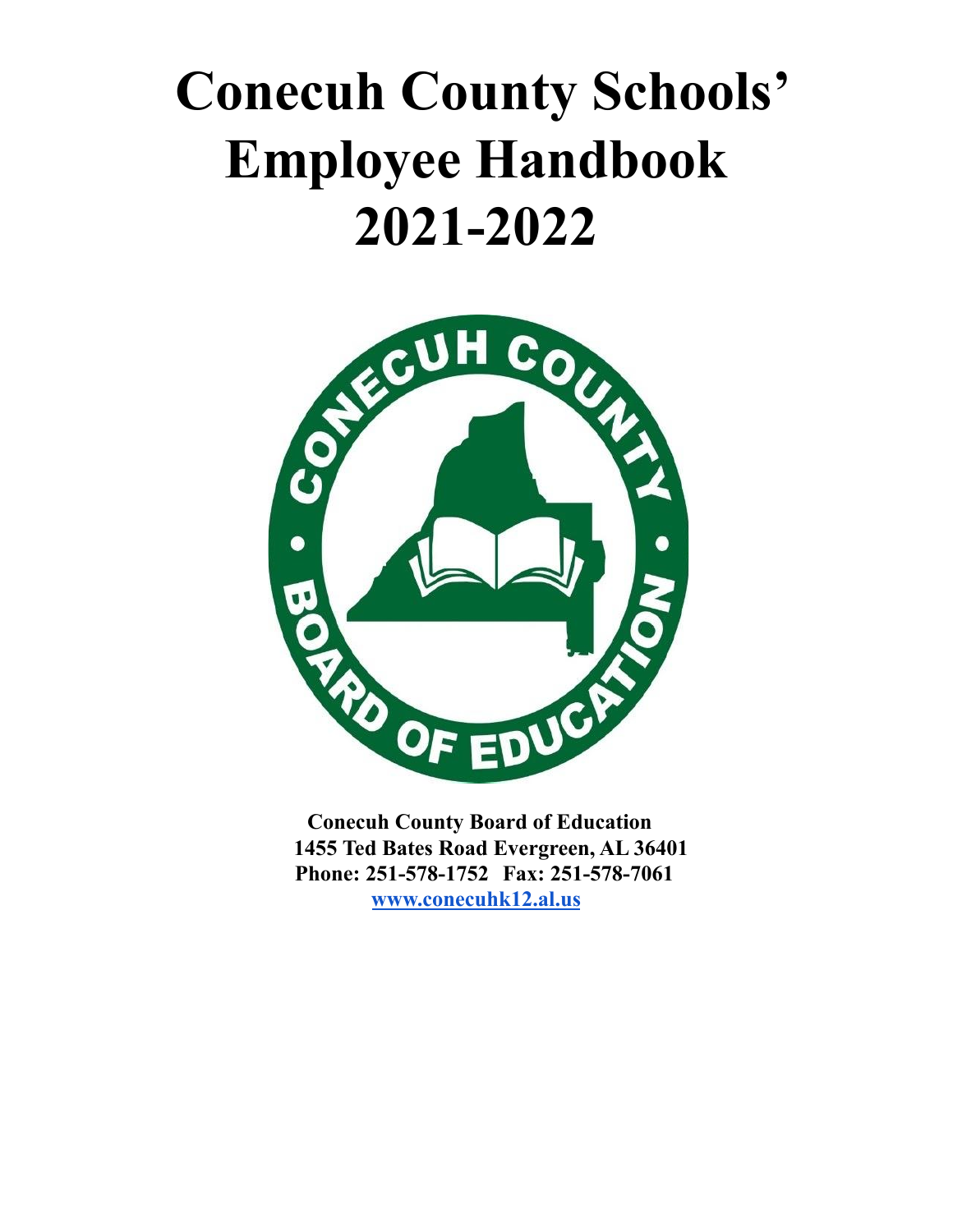## **Employee Handbook Table of Contents**

| 3  |
|----|
| 4  |
| 5  |
| 5  |
| 6  |
| 8  |
|    |
| 9  |
| 11 |
| 14 |
| 15 |
| 22 |
| 24 |
| 25 |
| 26 |
| 27 |
| 28 |
| 33 |
| 35 |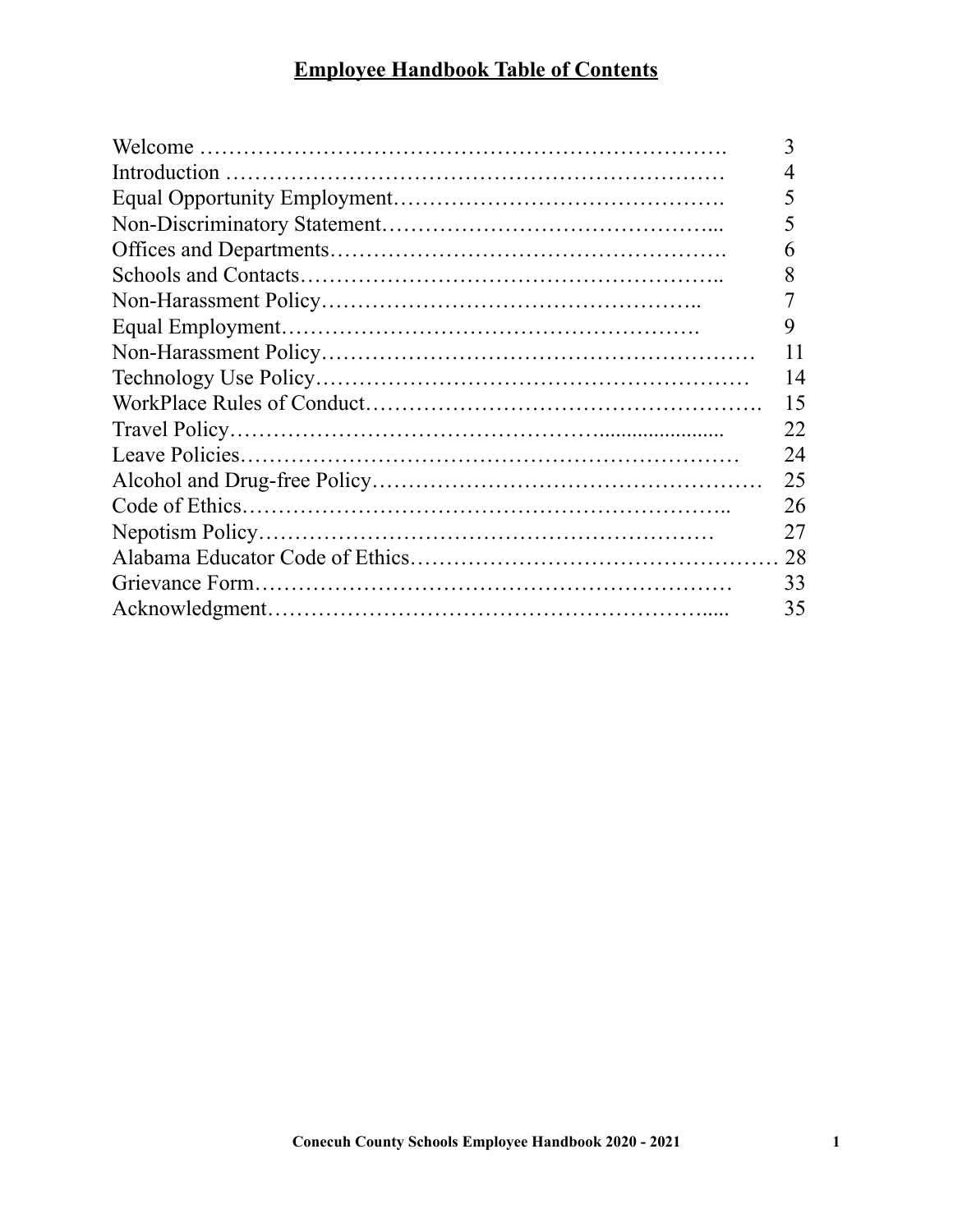## **Welcome to Conecuh County Schools**

Message from the Superintendent:

Conecuh County is thankful for the many opportunities we provide for our students: preschool, career technical programs, dual enrollment, advanced technology, extracurricular activities and programs, the humanities, and junior ROTC, as well as thoughtful, caring, and motivated leaders, teachers, and support staff. Our teachers and leaders are dedicated to ensuring that students are prepared for their chosen college or career pathway. Realizing this goal and our commitment to our students, we are proud of our strong partnerships with stakeholders who embrace and support our schools.

Tonya Dukes-Bozeman

Superintendent Conecuh County Schools

## **Mission:**

Our mission is to create a culture of confident, diverse, and innovative learners in high quality educational settings. We will advance forward and move higher toward a climate that encourages continuous growth and prepares learners to reach their fullest potential to excel in college, career, and life.

## **Vision:**

Our vision is to Advance Forward and Move Higher.

## **Motto:**

#### Making It Happen.

Conecuh County School Board of Education Ronnie Brogden Administration Building 1455 Ted Bates Road Evergreen, AL 36401 Phone: 251-578-1752 Fax: 251-578-7061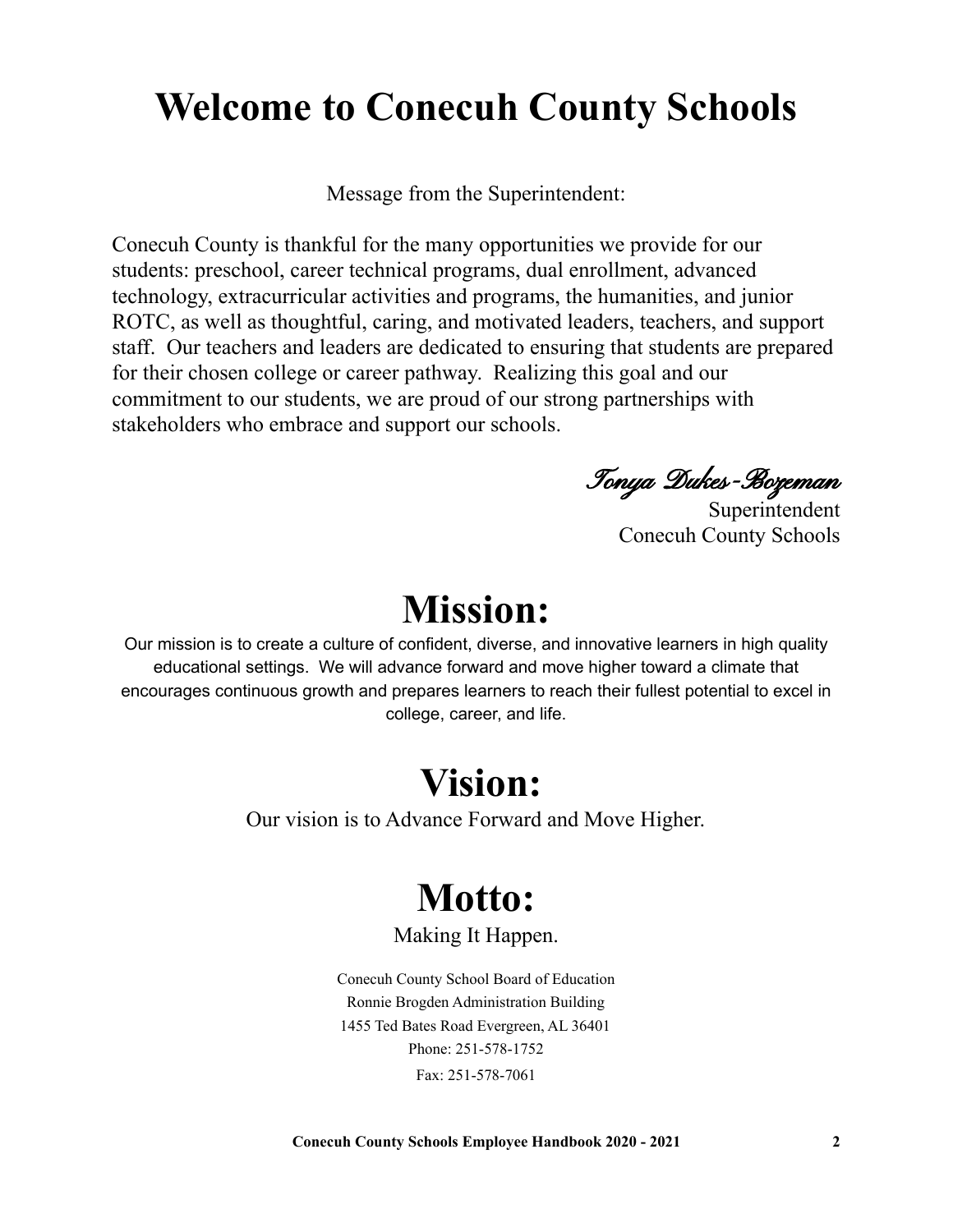## **Introduction**

We are pleased to introduce the revised Conecuh County Schools' employee handbook. This handbook has been designed to outline and summarize basic personnel policies, employee benefits, employee responsibilities, and employee rights. This handbook is intended to be a useful tool for all Conecuh County Schools' employees. Compliance with this handbook, departmental rules and regulations, and any other policy is mandatory for all employees, regardless of status or type unless exempted by law or statute.

This handbook was developed to provide general guidelines about the Conecuh County Board of Education policies and procedures for employees; however, it does not contain promises to any employee about how any particular situation will be handled. It is a guide to assist employees in becoming familiar with some of the benefits and obligations of employment. None of the guidelines in this handbook are intended, or to be construed as a guarantee of employment for any specific time of any specific type of work. These guidelines are subject to modification, amendment, or revocation by the Conecuh County Board of Education at any time, without advance notice.

Each department may develop additional policies and procedures relating to their department, at their discretion. Additional policies and procedures may be more restrictive than the provision of this handbook, but may not be less restrictive.

The Conecuh County Board of Education intends to adhere to all applicable state and federal laws, rules, and regulations. Any personnel policy found to conflict with a state or federal law, specifically per Ala. Code §45-22-120, et seq., as amended, will be changed to ensure compliance with the law.

This handbook revokes and supersedes all prior handbooks, amendments, and any policy or communication related to the employee handbook. It is your responsibility to ensure you have the most up-to-date version of the handbook. All questions about information found in this handbook should be referred to your Supervisor, Department Head, or the Personnel Department.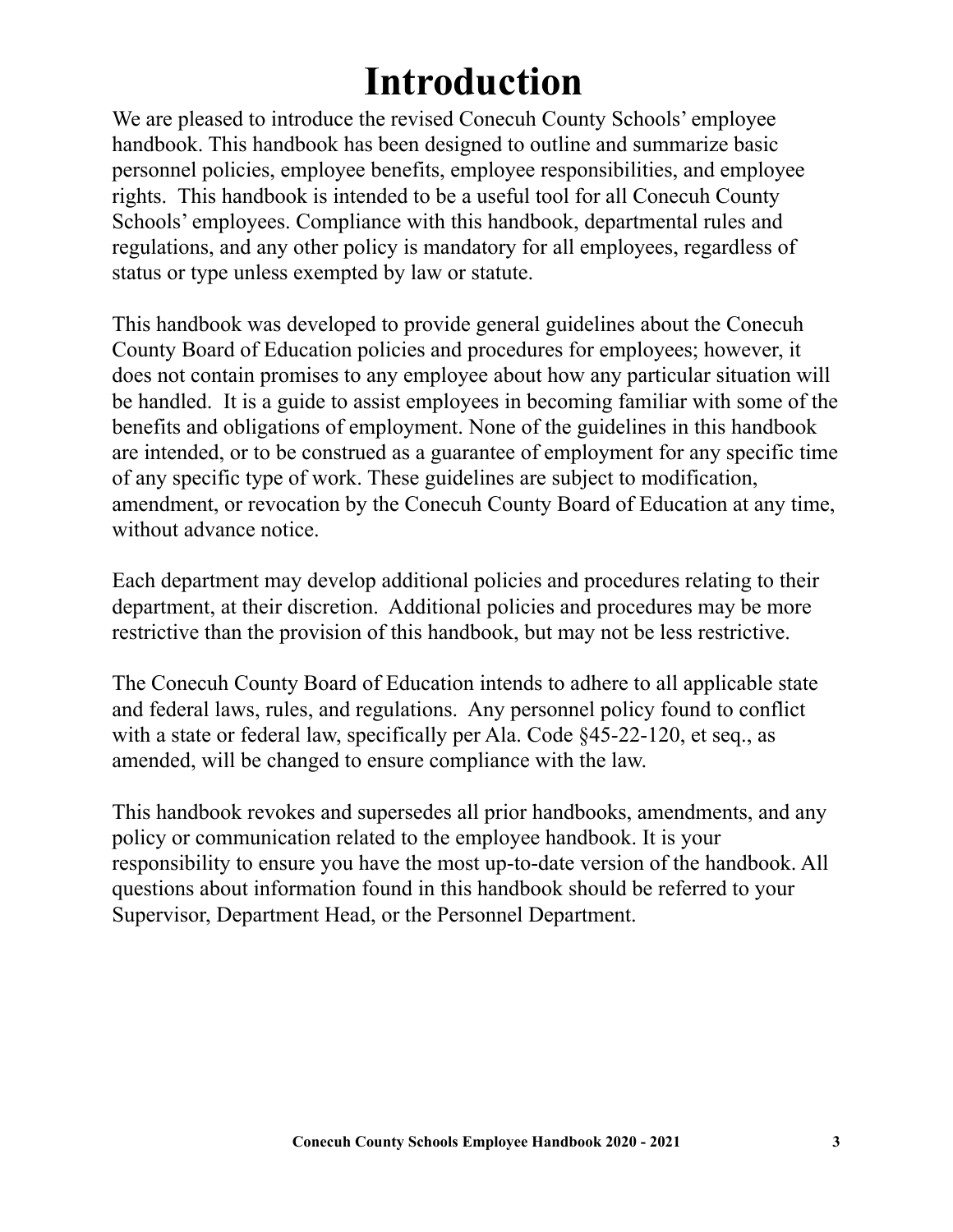## **EQUAL OPPORTUNITY EMPLOYMENT**

Conecuh County Schools' is an Equal Opportunity Employer and complies with all applicable state and federal laws, rules and guidelines, including, but not limited to, Title VII of the Civil Rights Act of 1964, governing discrimination in employment. Conecuh County Schools' recruits, selects, trains and promotes all employee without regard to race, color, sex, religion, national origin, age, marital status, sexual orientation, political belief, actual or perceived disability or history of disability, genetic information, or status as a Vietnam-era or special disabled veteran except where specific age, sex or physical constitute a bona fide occupational qualification that is necessary to proper and efficient administration.

The Conecuh County Board of Education hereby establishes and reaffirms its commitment to a clearly defined Equal Employment Opportunity Program (EEOP) as set forth by the following guidelines:

Equal opportunity for all our citizens is a historic American ideal, and it is the policy of the Conecuh County Board of Education to maintain equal employment opportunity in the public service position of county government by considering job applicants and employees for hiring and advancement based on job-pertinent individual differences and not based on the extraneous factors such as race, religious creed, color, national origin, ancestry, sex, marital status, sexual orientation, medical condition, age or disability. The objective of this program is to continue to ensure nondiscrimination in all employment-related decisions.

### **NONDISCRIMINATORY STATEMENT**

Conecuh County Schools does not discriminate based on race, color, national origin, sex, disability or age in its programs and activities and provides equal access to the Boy Scouts and other designated youth groups.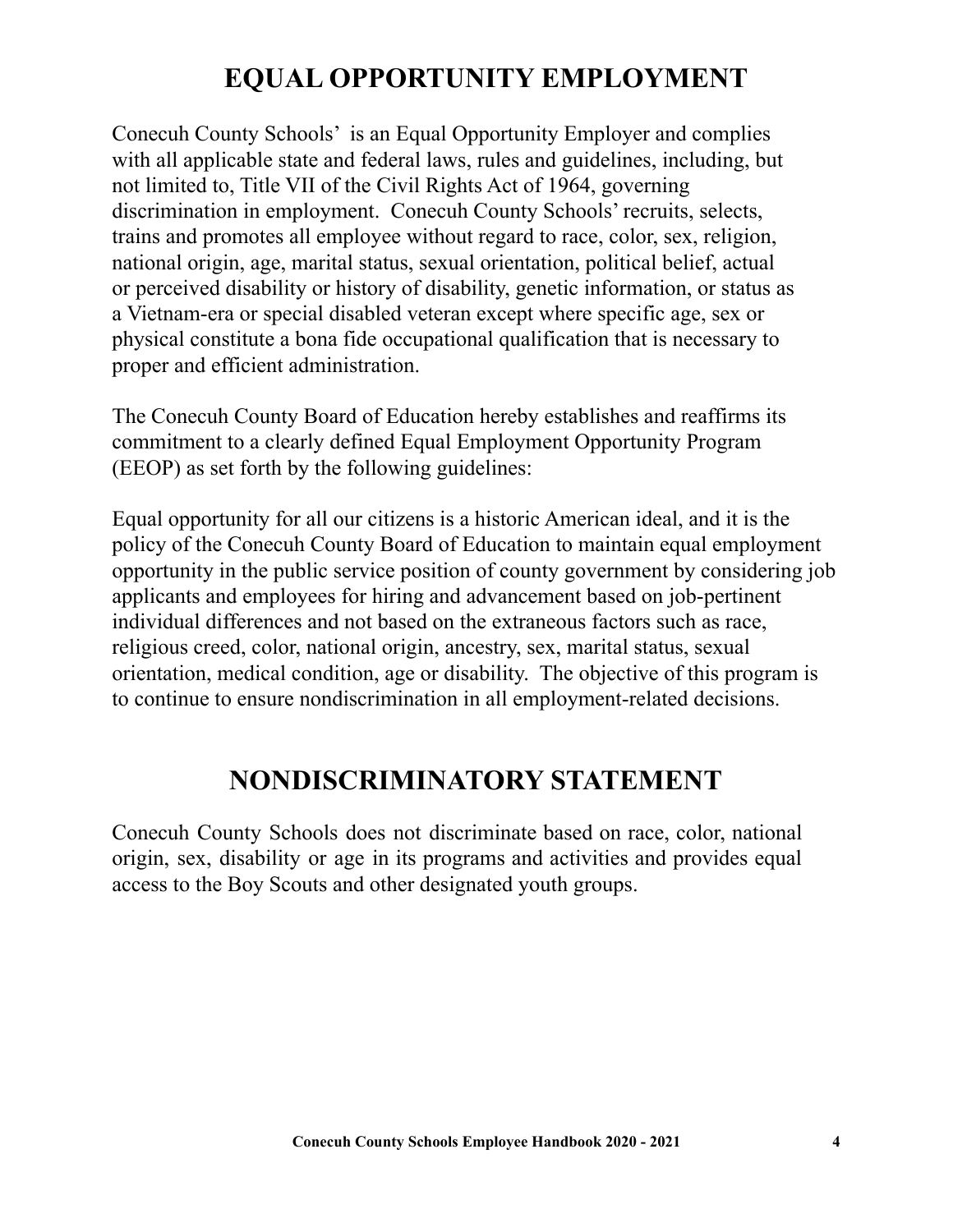## **Offices and Departments**

| <b>Office of the Superintendent</b>                                                                                                                        |                                                                                                                                             |  |  |  |
|------------------------------------------------------------------------------------------------------------------------------------------------------------|---------------------------------------------------------------------------------------------------------------------------------------------|--|--|--|
| Dr. Tonya Bozeman,<br>Superintendent<br>(251) 578-1752, Ext 1201<br>tonya.bozeman@conecuhk12.com                                                           | Mrs. Brenda Landon, Executive Administrative<br><b>Assistant/Human Resources</b><br>(251) 578-175, Ext. 1204<br>brenda.landon@conecuk12.com |  |  |  |
| <b>Federal Programs, Human Resources &amp; Student Support</b>                                                                                             |                                                                                                                                             |  |  |  |
| Dr. LeAnn Smith,<br><b>Assistant Superintendent</b><br>(251) 578-1752, Ext. 4003<br>leann.smith@conecuk12.com                                              | Mrs. Samantha Rudoph,<br><b>Student Support Administrative Assistant</b><br>(251) 578-1752, Ext. 4006<br>rhenea.defee@conecuk12.com         |  |  |  |
| <b>Department of Finance</b>                                                                                                                               |                                                                                                                                             |  |  |  |
| Mrs. Pam Brock,<br>Chief Finance School Officer<br>(251) 578-1752, Ext. 1203<br>pam.brock@conecuk12.com                                                    | Mrs. Anita Deason,<br><b>Executive Assistant to CFSO</b><br>(251) 578-1752, Ext. 1202<br>anita.deason@conecuk12.com                         |  |  |  |
| Mrs. Jeanie Gaskin,<br>Accounts Payable/Special Education Bookkeeper<br>(251) 578-1752, ext. 1208<br>jeanie.gaskin@conecuhk12.com                          |                                                                                                                                             |  |  |  |
| <b>Department of Curriculum and</b><br><b>Instruction</b>                                                                                                  | <b>Special Education, State Assessments,</b><br><b>Health &amp; Wellness</b>                                                                |  |  |  |
| Mrs. Monica Mitchell,<br><b>Elementary Curriculum Coordinator</b><br>(251) 578-1752, Ext. 1215<br>monica.mitchell@conecuhk12.com                           | Ms. Rita Young,<br>Special Education Coordinator<br>(251) 578-1752, Ext. 4007<br>rita.young@conecuk12.com                                   |  |  |  |
| Mrs. Maegan Ford,<br>Secondary Curriculum Coordinator<br>$(251)$ 578-1752, Ext. 1220<br>maegan.grace@conecuhk12.com                                        | Mrs. JoAnn Dees,<br>Special Education Administrative Assistant<br>$(251)$ 578-1752, Ext. 4001<br>joann.dees@conecuk12.com                   |  |  |  |
| Mrs. Mary Ann Danford<br>Virtual/Remote Learning Coordinator<br><b>Textbook Coordinator</b><br>(251) 578-5291, Ext. 1106<br>maryann.danford@conecuhk12.com | Mrs. Brenda Brantley,<br>School Psychometrist<br>(251) 578-1752, Ext. 4009<br>brenda.brantley@conecuhk12.com                                |  |  |  |
| <b>Department of Technology</b>                                                                                                                            |                                                                                                                                             |  |  |  |
| , Technology Coordinator<br>(251) 578-1752, Ext. 1206                                                                                                      | Mr. Triston Ewing, Technology Assistant<br>$(251)$ 238-1315<br>triston.ewing@conecuhk12.com                                                 |  |  |  |
| Ms. Nyaesia Thompson, Technology Assistant<br>$(251) 578 - 1752$                                                                                           |                                                                                                                                             |  |  |  |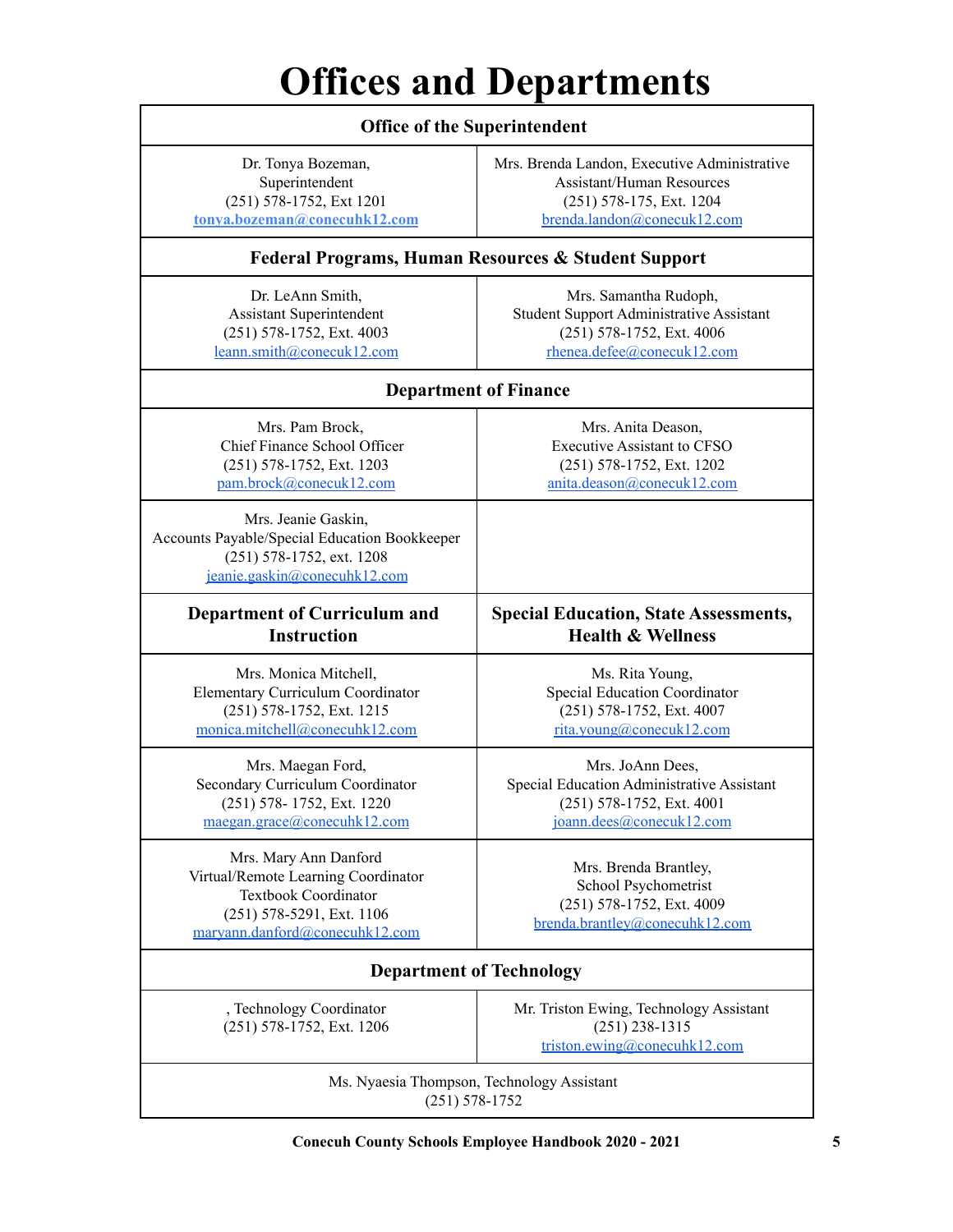## **Offices and Departments Cont'd**

| <b>Operations and Student Support</b>                                                                     |                                                          |  |
|-----------------------------------------------------------------------------------------------------------|----------------------------------------------------------|--|
| Ms. Felicia Parham.                                                                                       | Mr. Loomas McMillian.                                    |  |
| <b>Transportation Director</b>                                                                            | Maintenance Supervisor                                   |  |
| (251) 578-7075, Ext. 1301                                                                                 | $(251)$ 238-2748                                         |  |
| felicia.parham@conecuk12.com                                                                              | loomas.mcmillan@conecuk12.com                            |  |
| Mr. Johnny Brock,                                                                                         | Mrs. Cathleen McQueen,                                   |  |
| <b>Child Nutrition Director</b>                                                                           | CNP Bookkeeper & Board Receptionist                      |  |
| $(251)$ 578-1752, Ext. 1205                                                                               | (251) 578-1752, Ext. 1207                                |  |
| samantha.rudolph@conecuk12.com                                                                            | cathleen.mcqueen@conecuhk12.com                          |  |
| Mrs. Tamika Gregory                                                                                       | Mrs. Phyllis Lett,                                       |  |
| Project Aware Coordinator                                                                                 | Mental Health Coordinator                                |  |
| (251) 578-1752, Ext. 1217                                                                                 | $(251)$ 578-1752, Ext. 1210                              |  |
| tamika.gregory@conecuhk12.com                                                                             | phyllis.lett@conecuhk12.com                              |  |
| Mrs. Odessa Wallace,<br>Parent Project Coordinator<br>$(251) 578 - 1752$<br>odessa.wallace@conecuhk12.com | Mr. James Riley,<br>Truancy Officer<br>$(251)227 - 0401$ |  |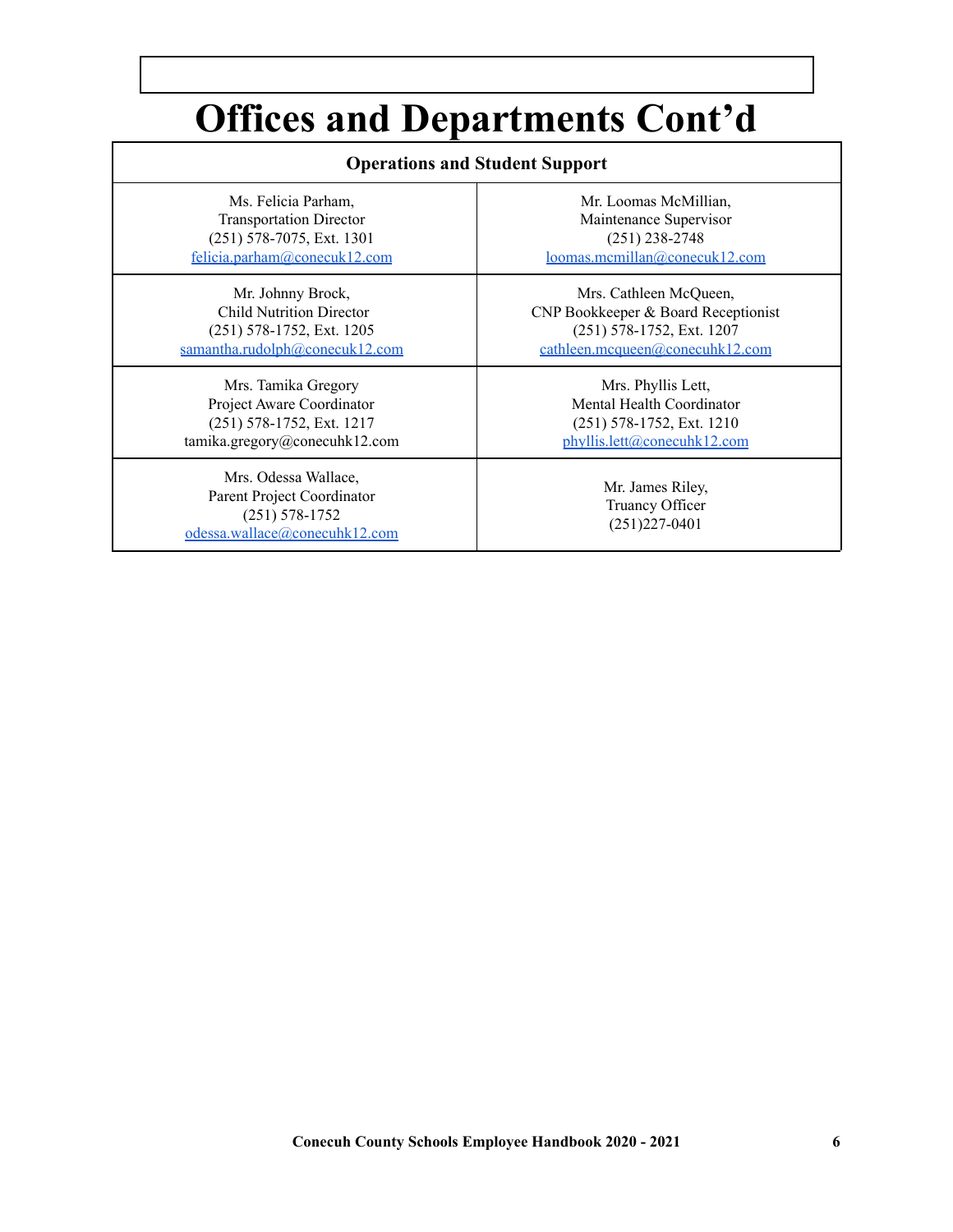## **Conecuh County Schools & School Leaders**

| <b>Conecuh County Junior</b><br><b>High School</b>                            | Mr. Louis Gordon, Principal<br>251-966-5411                                                                                          |  |
|-------------------------------------------------------------------------------|--------------------------------------------------------------------------------------------------------------------------------------|--|
| <b>Evergreen Elementary</b><br><b>School</b>                                  | Mr. John Brantley, Principal<br>Mrs. Tera Simmons, Assistant<br>251-578-2576                                                         |  |
| <b>Genesis Innovative School</b>                                              | Mrs. Mary Ann Danford<br>251-578-5291                                                                                                |  |
| <b>Hillcrest High School</b><br><b>Workforce Development</b><br><b>Center</b> | Mr. Jackie Daffin, Principal<br>Ms. Lawanda Mitchell,<br><b>Assistant Principal</b><br>251-578-1126<br>,CTE Director<br>251-578-7077 |  |
| <b>Lyeffion Junior High School</b>                                            | Ms. Michal Stallworth,<br>Principal<br>251-578-2800                                                                                  |  |
| <b>Repton Junior High School</b>                                              | Mr. Tommy Dukes, Principal<br>251-248-2960                                                                                           |  |
| <b>Southside Preparatory</b><br><b>Magnet Academy</b>                         | Mrs. Katrina Roper Smith,<br>Principal of Program<br>251-572-7072                                                                    |  |
| <b>Thurgood Marshall Middle</b><br><b>School</b>                              | Mrs. Latonya Gill, Principal<br>251-578-2866                                                                                         |  |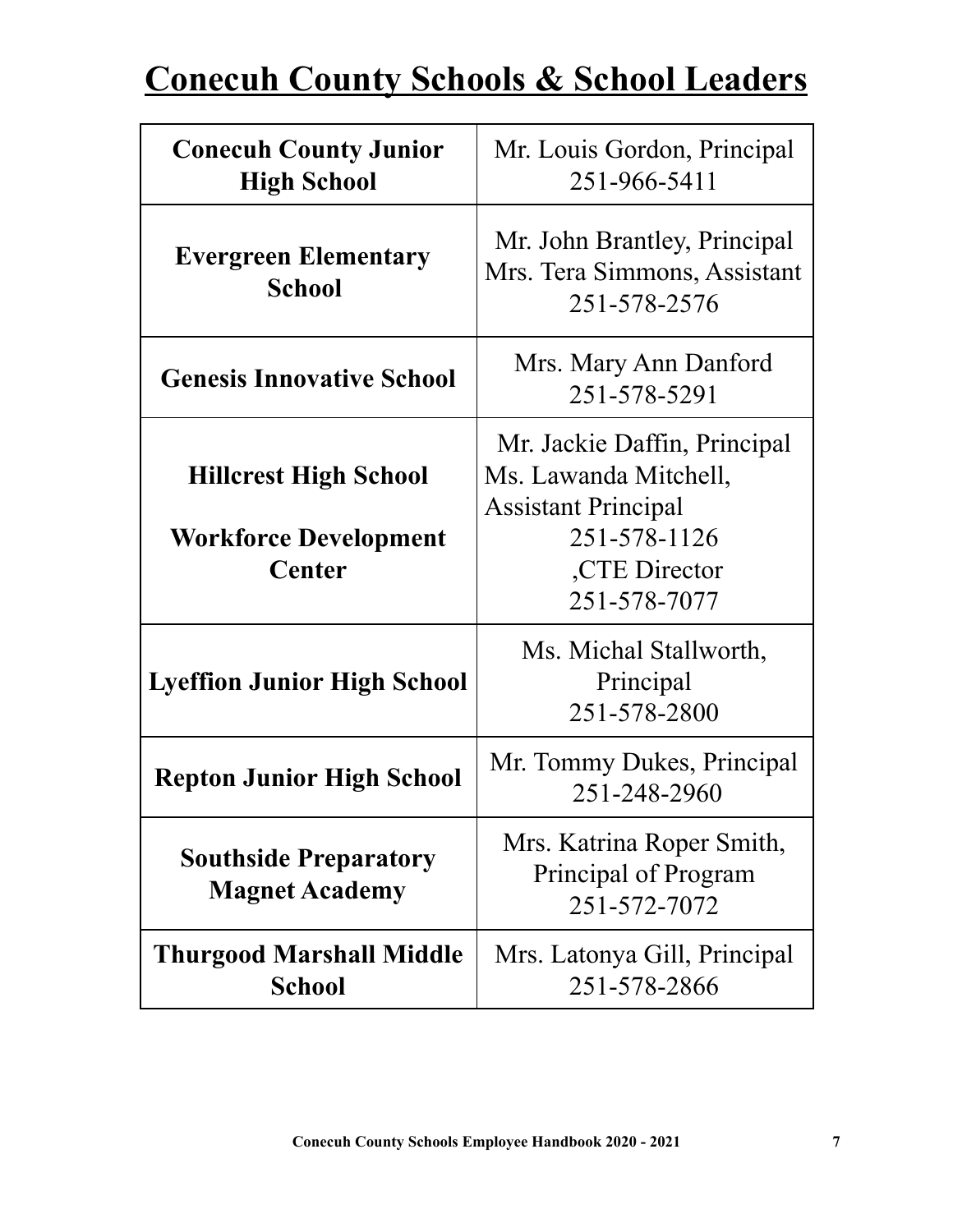## **Equal Employment Opportunity**

#### **Transfers and Reassignments**

It is the policy of the Conecuh County Board of Education that it may, at its discretion, initiate or approve employee job transfers at any time. A regular status classified full-time or part-time employee may be transferred by his or her Appointing Authority to a comparable vacant classified full-time or part-time position of the same range and category of service in the same department for which he or she is qualified.

A regular status classified full-time or part-time employee may also be transferred to a comparable position in another department, if he or she is qualified for the position, both Appointing Authorities or Department Heads agree and the transfer is approved by the Board of Education.

A regular status classified full-time or part-time employee may request a voluntary lateral job transfer outside his or her department, within the same grade classification, by applying for a posted open position. However, to be eligible for a voluntary transfer, the employee must be able to meet the requirements of the new position, must have satisfactory performance, must have held their current position for at least six (6) months and must have no adverse disciplinary actions during the same time period. An employee that is transferred will not have to complete a probationary period in his or her new position. No pay increase will be given to any employee as a result of a lateral transfer.

#### **Voluntary Demotion**

A voluntary demotion shall be at the request of the employee. For an employee to request a voluntary demotion, he or she must state the reason for the request in writing and apply for a posted open position. However, to be eligible for a voluntary demotion, the employee must be able to meet the requirements of the new position, must have satisfactory job performance, must have held their current position for at least six (6) months and must have no adverse disciplinary actions during the previous year. All voluntary demotions will result in a pay no less than the lowest hourly rate/salary applicable for the new position.

#### **Resignations**

If an employee wants to resign his or her position, he or she should notify his or her immediate supervisor, the Appointing Authority or the Appointed Department Head in writing no less than thirty (30) days before the expected resignation date. Failure to provide such a notice will be recorded in the employee's personnel file and may constitute grounds for "no-rehire." Employees who resign may schedule an appointment with the Personnel Department in order to complete an exit interview. At the time of the separation and prior to final payment, all records, assets and other items of District property in the employee's custody shall be transferred to the employee's supervisor, Appointing Authority or Appointed Department Head. Any amount due and owing to the District by the employee because of shortage in the above shall be withheld from the employee's final check.

After an employee gives notice and prior to the expiration of the thirty (30) days, his or her Appointing Authority or Appointed Department Head can release the employee from the job, provided that all state and federal legal requirements are met. If the Appointing Authority or Appointed Department Head releases the employee prior to the thirty (30) days, the employee **Conecuh County Schools Employee Handbook 2020 - 2021 8**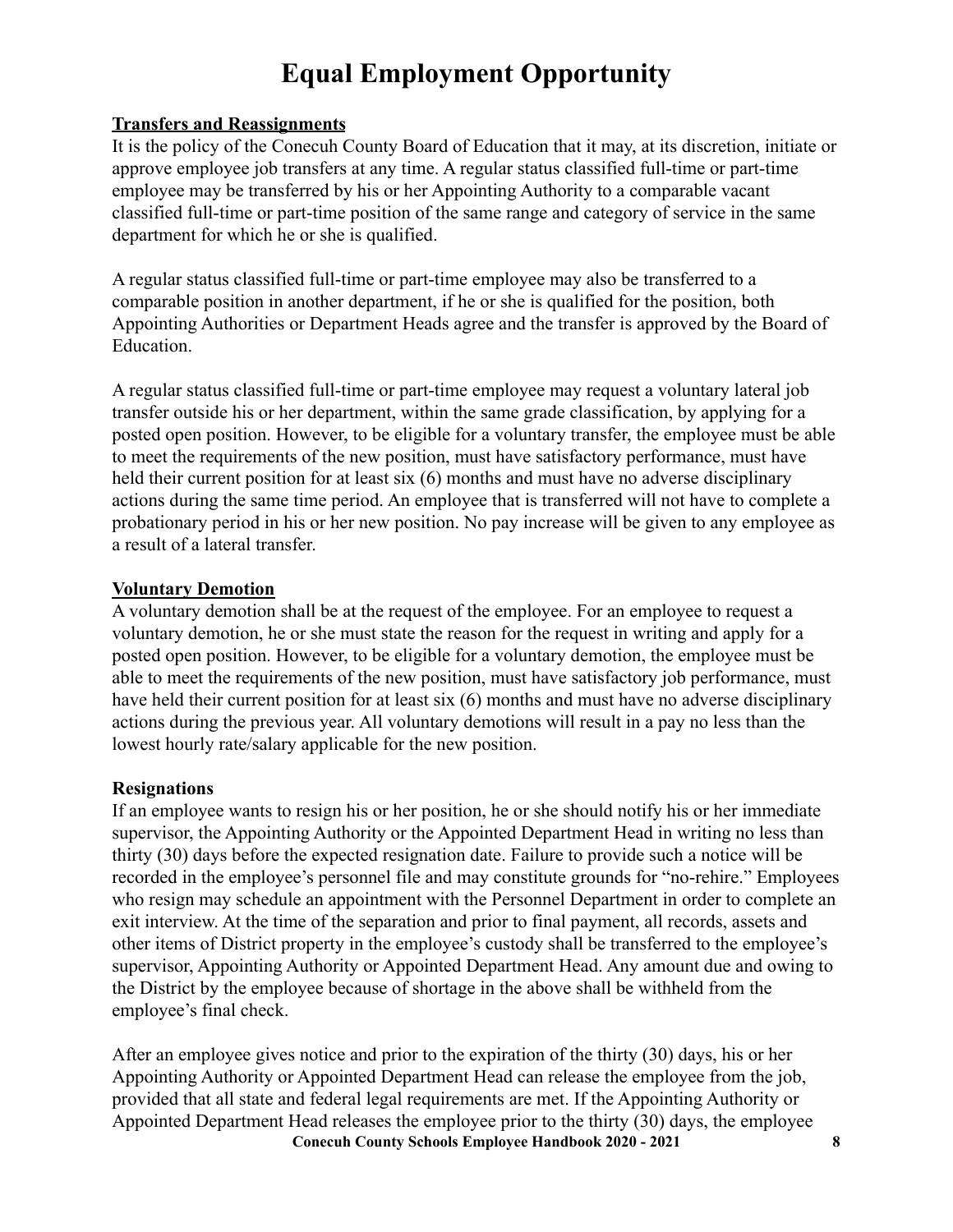will not be paid for the rest of that period and has no grievance rights.

The Personnel Department reserves the right to make deductions from an employee's paycheck for failure to return Conecuh County Schools equipment or uniforms (upon leaving employment). The employee's final check will include all annual leave payout (if applicable) and will be processed by the next pay day following the date of termination.

#### **Rehire**

Employees who leave employment with Conecuh County Schools and later wish to return are eligible for consideration for rehire provided they left employment in good standing, and are otherwise qualified for re-employment, provided an appropriate position is available. Former employees rehired by Conecuh County Schools will be considered a new hire for purposes of benefits and leave accrual.

#### **Garnishments and Levies**

In the event that garnishment or similar proceedings are instituted against an employee, the Conecuh County School System will deduct the required amount from the employee's paycheck.

#### **Employment Grievance Procedures**

If an employee or applicant feels he or she has been a victim of discrimination, the employee can file a written complaint. Complaints by employees should be addressed to the employee's supervisor; if the supervisor is the subject of the complaint, the complaint should be directly filed with the Human Resource Department.

#### **The written complaint should contain the following:**

- **1.** Date(s), time(s) and Location(s) of the incident/incidents that took place;
- **2.** Description of each incident, including a statement as to any physical contact, made and as to what was said and/or done;
- **3.** Name(s) of witnesses, if any; and
- **4.** The names of anyone with whom incidents/incidences have been discussed.

All complaints of discrimination will be investigated, and the results of the investigation will be reported to the complaining party. Investigation of a discrimination complaint may include, but is not limited to, interviewing the complaining party as well as other employees and/or others necessary to obtain sufficient information upon which to make an assessment of the situation. While every effort will be made to be sensitive to privacy issues, in the course of an investigation, Conecuh County Schools' will discuss relevant information with appropriate parties on a need-to-know basis; and therefore, the information provided during the investigation may not be kept confidential.

A record of the complaint and findings will become a part of the complaint investigation records and the file will be maintained separately from your personnel file. The Human Resource Department is principally responsible for investigating violations of the personnel policies of Conecuh County Schools. When appropriate informal means to resolve discrimination complaints may be explored. Informal dispute resolution procedures may include but are not limited to, counseling the alleged violator or serving as a mediator between the two parties.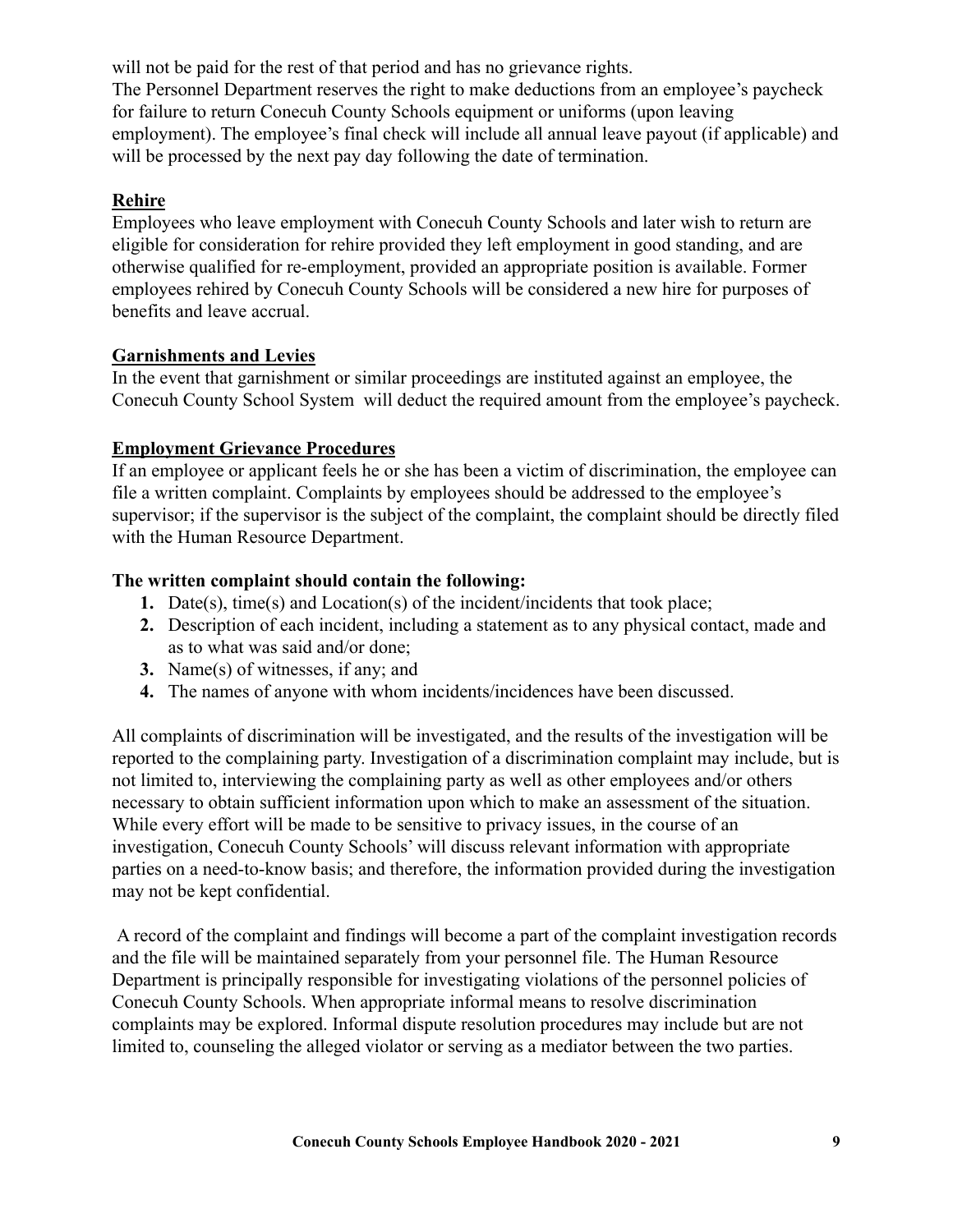When the matter cannot be resolved informally, a written report of the investigation and a recommendation will be made. Recommendations can include discipline for the violator as well as the restoration of any employment terms, conditions, or opportunities the complainant lost or was denied because of the discrimination.

### **Non-Harassment Policy**

Conecuh County Board of Education is committed to creating a workplace free from the unlawful harassment of employees by other employees and officials, or the unlawful harassment of its officials and employees by its vendors, customers or visitors. Likewise, Conecuh County Schools will not accept the unlawful harassment of a vendor, customer, or visitor by any employee of Conecuh County Schools.

In keeping with the spirit and the intent of federal and state law, the Conecuh County Board of Education strives to provide a comfortable work environment. Conecuh County Board of Education is committed to a workplace that is free of discrimination and harassment based on race, sex, religious creed, color, national origin, ancestry or citizenship, disability or medical condition, age, or any other basis protected status. Same-sex harassment is also unlawful. Offensive or harassing behavior against any employee will not be tolerated. In addition, employees in a supervisory or managerial position will be responsible for taking proper action to end such behavior in their work areas.

In an effort to prevent sexual harassment and other forms of harassment from occurring, this policy against harassment will be communicated to each employee. No Conecuh County Schools' employee is exempt from this policy.

#### **Prohibited Behavior**

Offensive conduct or harassment that is of a sexual nature or based on race, sex, religious creed, color, national origin, ancestry, citizenship, disability or medical condition, age, or any other basis protected status is prohibited. This includes, but is not limited to:

- Physical actions, written or spoken language and graphic communications;
- Unwelcome and unwanted physical contact;
- Graphic or suggestive comments about an individual's dress or body;
- Sexually degrading words to describe an individual;
- Expectations, requests, demands or pressure for sexual favors;
- The display of sexually suggestive objects or pictures, including nude photographs;
- Slurs, jokes, posters, cartoons, and gestures that are offensive in nature.

The above-mentioned conducts are prohibited forms of harassment when any or all of the following is/are true:

- **1.** There is a promise or implied promise of preferential treatment or negative consequence regarding employment decisions or status;
- **2.** Such conduct is intended to or has the effect of creating an intimidating or hostile or offensive work environment, or unreasonably interferes with a person's work performance;
- **3.** A third party is offended by the sexual conduct or communications of others.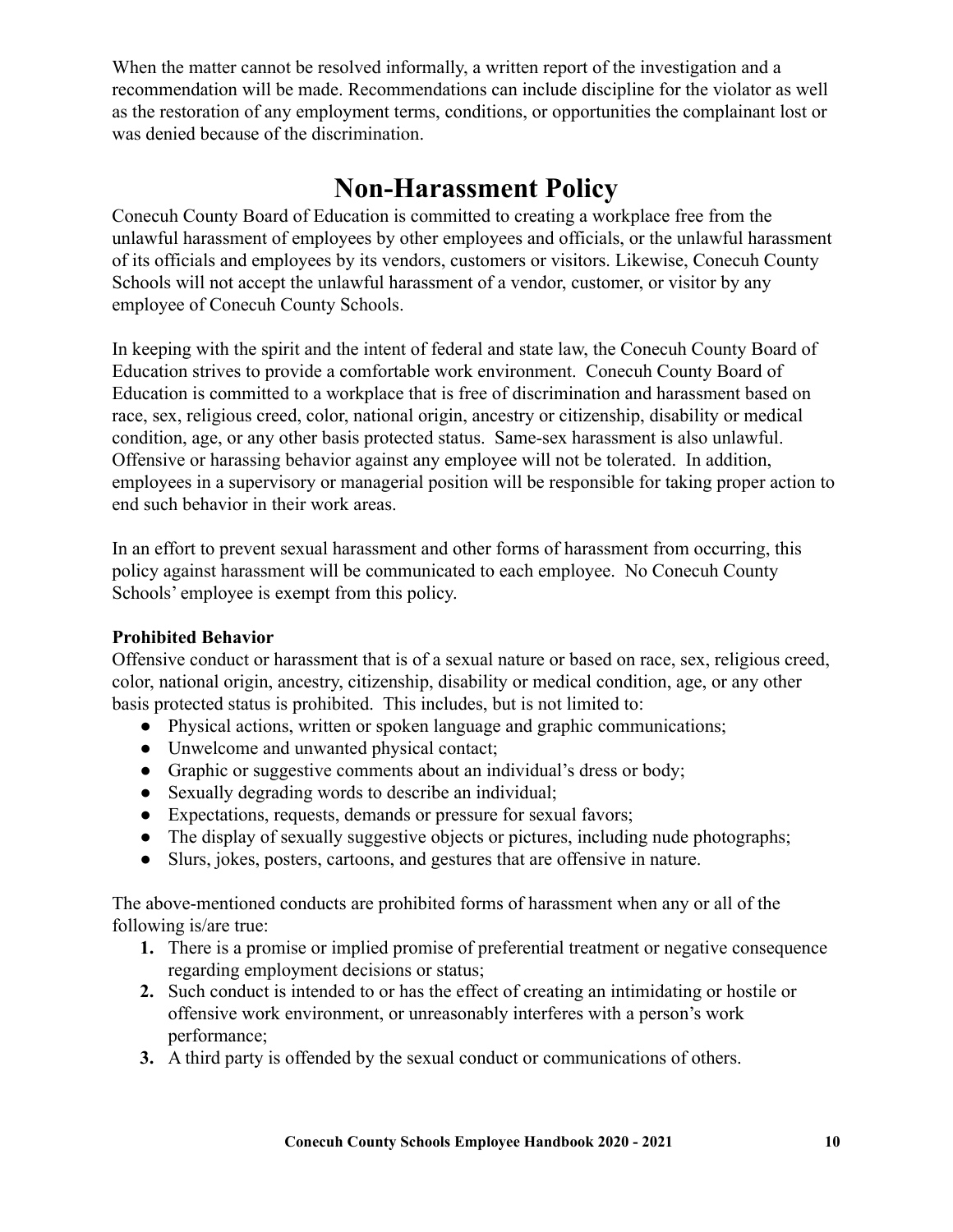Conecuh County Board of Education encourages employees to address harassment directly when it occurs. Any incident of harassment shall be reported immediately to the Personnel Department or the supervisor in the manner described under the section of Equal Employment Opportunity/Employment Grievance Procedures. If an employee is not satisfied with the results or action(s) taken as a result of his or her initial complaint, then the employee must report his or her complaint to the Superintendent.

All complaints about harassment will be investigated, and the results of the investigation will be reported to the complaining party. Investigation of a harassment complaint may include, but is not limited to, interviewing the complaining and accused parties as well as other employees and/or vendors necessary to obtain sufficient information upon which to make an assessment of the situation. While Conecuh County Schools will make every effort to be sensitive to privacy issues, there is no guarantee of confidentiality. Retaliation and/or discrimination against an employee who complains of harassment are strictly prohibited and also may be a violation of Title VII.

Any employee who is found to have engaged in any form of harassment of another employee will be subject to appropriate disciplinary action, up to and including termination. Likewise, any employee, who has knowledge of such behavior, yet takes no action to report it, is also subject to disciplinary action. If the complaining employee is dissatisfied with the outcome of any investigation, or if any form of harassment persists or re-occurs, the employee has the responsibility to report the occurrence to the appropriate authority as soon as possible.

#### **Non-Disciplinary Administrative Grievance Procedures**

A grievance may be a complaint regarding some matter considered by an employee as unresolved and otherwise unsettled. Below are the grievance steps.

#### *Step 1. (Applicable to Employees and Supervisors)*

The employee is expected to make every effort to resolve problems as they occur through informal means. Therefore, within five (5) calendar days after an employee knows, or should have known, of an alleged violation or misapplication of a Conecuh County personnel rule, regulation or procedure, the employee shall discuss the grievance with his or her immediate supervisor or the next highest supervisor if the problem is with the immediate supervisor (collectively hereafter "supervisor"). If this informal discussion fails to resolve the problem, the employee should prepare a written description of the problem at issue, including reference to any applicable personnel rule, regulation or procedure, the discussion that was held with the supervisor and why the employee feels that no acceptable resolution was reached in the discussion. Any such written description shall be prepared and provided to the supervisor in question within three (3) working days of the discussion.

The supervisor should provide the employee with an answer within three (3) working days of this initial meeting or receipt of said written description. The employee's signed written description of the grievance along with the response of the supervisor is required at this level.

#### *Step 2. (Employee, Supervisor, or Appointing Authority)*

Within three (3) working days from the receipt of the supervisor's final decision, the employee shall have the right to forward the decision.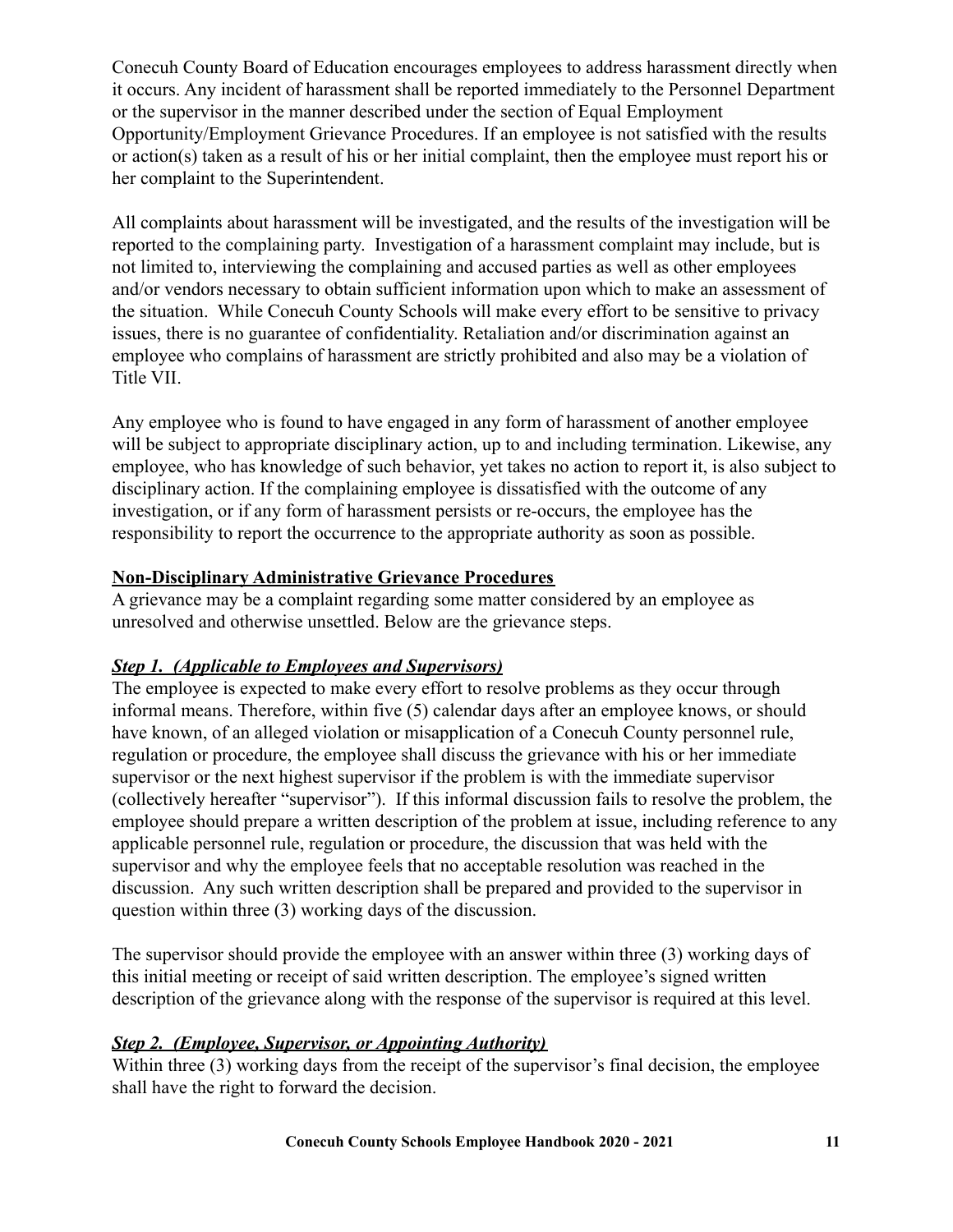A written record of the grievance is required by the Appointing Authority and shall include the following:

A statement of rules, regulations or procedures that have been violated or misapplied, with the dates and descriptions of such violations or misapplication signed by the employee;

- 1. A copy of the written action taken by the supervisor;
- 2. The specific remedy that is being sought signed by the employee;
- 3. The specific final action of the Appointing Authority with respect to the grievance signed by the Appointing Authority;
- 4. Any decision of the Appointing Authority will be final in all matters that do not concern the termination, suspension without pay, or involuntary demotion of an employee who has completed the probationary period.

#### **Anti-Retaliation**

Conecuh County Board of Education is committed to providing a work environment in which employees may complain about alleged discrimination or other problems, including harassment, without fear of retaliation. The Conecuh County Board of Education strictly prohibits discrimination against an employee because he or she has made a charge, testified, assisted, or participated in any manner in an investigation, proceeding, or hearing regarding such alleged practices.

Any employee who wants to report an incident of retaliation should promptly report the matter. Employees can raise concerns and make reports without fear of reprisal or retribution. Anyone engaging in retaliation will be subject to disciplinary action, up to and including immediate termination of employment.

#### **Americans with Disabilities Act (ADA)**

Conecuh County Board of Education complies with the Americans with Disabilities Act of 1990, Public Law 101-336 (ADA), which prohibits discrimination on the basis of disability. The ADA prohibits employers with fifteen (15) or more employees from discriminating against qualified job applicants and employees who are or become disabled.

Conecuh County Schools is committed to providing reasonable accommodations to qualified individuals with disabilities, unless it would impose an undue hardship on the employer. If an employee has a disability, he or she may request reasonable accommodation at any time during the application process or during the period of employment. The employee, the employee's health professional, or any other representative acting on behalf of the employee may request an accommodation.

This may be done verbally or by completing a reasonable accommodation request form. This form may be obtained from the employee's supervisor of the Conecuh County Personnel Department. Reasonable documentation from an appropriate healthcare or rehabilitation professional may be required to establish that an employee has an ADA disability and that the disability necessitates a reasonable accommodation.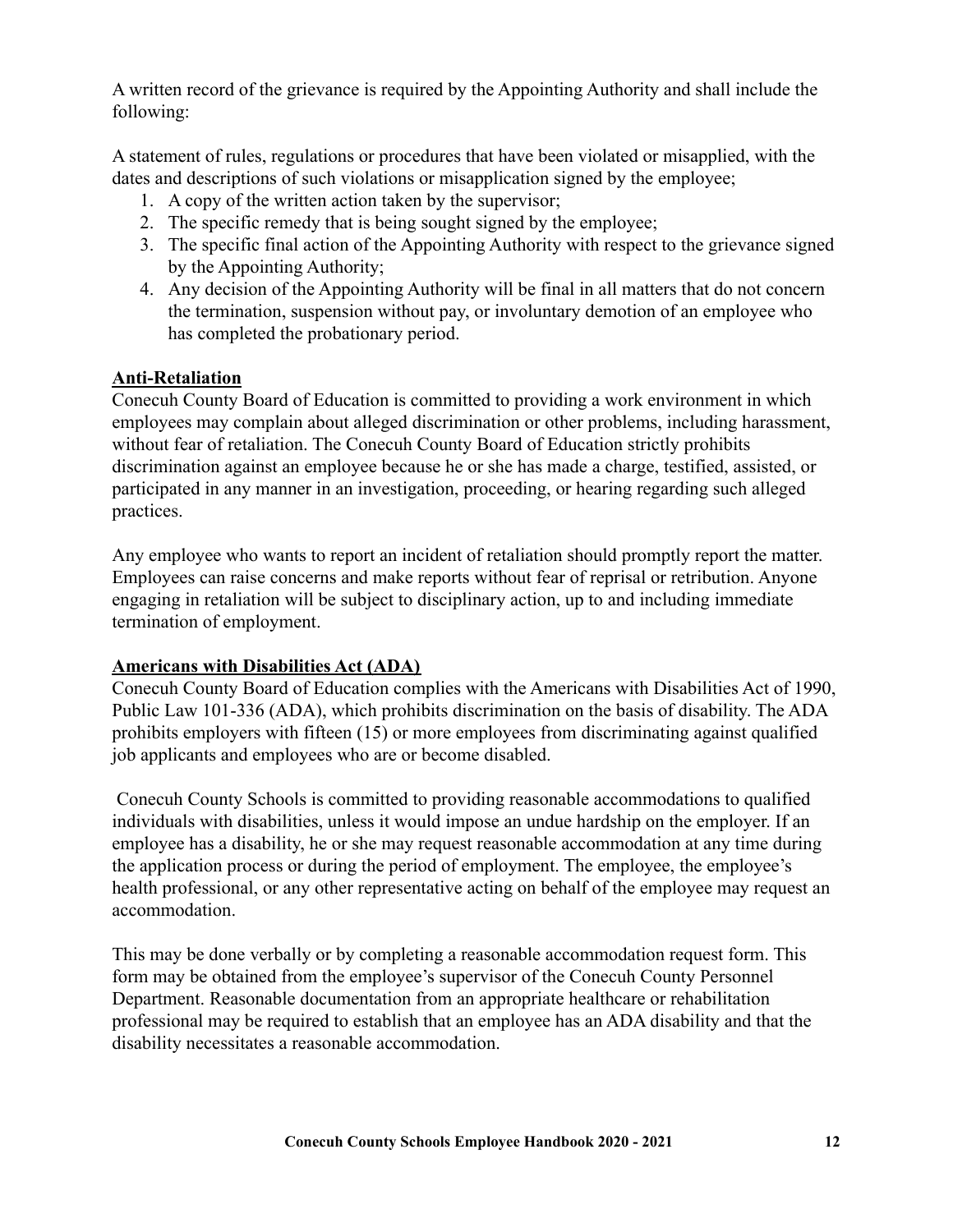#### **HIPAA**

Conecuh County Board of Education complies with the Health Insurance Portability and Accountability Act of 1996 (HIPAA) and follows guidelines involving the protected health information of employees and dependents. Contact the Personnel Department for information on how to obtain a copy of the Health Insurance Portability and Accountability Act of 1996 policy.

## **Technology Use Policy**

To remain competitive, better serve our citizens and provide our employees with the best tools to do their jobs, Conecuh County Schools makes available to our workforce access to one or more forms of electronic media and services, including computers, e-mail, telephones, fax machines, external electronic bulletin boards, wire services, online services, intranet, Internet and the World Wide Web.

The Conecuh County Board of Education encourages the use of these media and associated services because they can make communication more efficient and effective and because they are valuable sources of information about vendors, customers, technology, and new products and services. However, all employees and everyone connected with the organization should remember that electronic media and services provided by the county are county property and their purpose is to facilitate and support county business. All computer users have the responsibility to use these resources in a professional, ethical, and lawful manner. To ensure that all Conecuh County employees are responsible, the following guidelines have been established for using e-mail and the internet. No policy can lay down rules to cover every possible situation. Instead, it is designed to express Conecuh County Schools' philosophy and set forth general principles when using electronic media and services.

- **1. Prohibited Communications** Electronic media cannot be used for knowingly
	- transmitting retrieving, viewing, or storing any communication that is:
		- **a.** Discriminatory or harassing;
		- **b.** Derogatory to any individual or group;
		- **c.** Obscene, sexually explicit or pornographic;
		- **d.** Defamatory or threatening;
		- **e.** In violation of any license governing the use of software; or
		- **f.** Engaged in for any purpose that is illegal or contrary to Conecuh County's policy or business interests.
- **2. Personal Use.** The computers, electronic media, and services provided by Conecuh County are primarily for business use to assist employees in the performance of their jobs. Limited, occasional, or incidental use of electronic media (sending or receiving) for personal, non-business purposes is understandable, and all such use should be done in a manner that does not negatively affect the systems' use for their business purposes.

However, employees are expected to demonstrate a sense of responsibility and not abuse this privilege.

**3. Software.** To prevent computer viruses from being transmitted through the Conecuh County's computer system, unauthorized downloading of any software is strictly prohibited.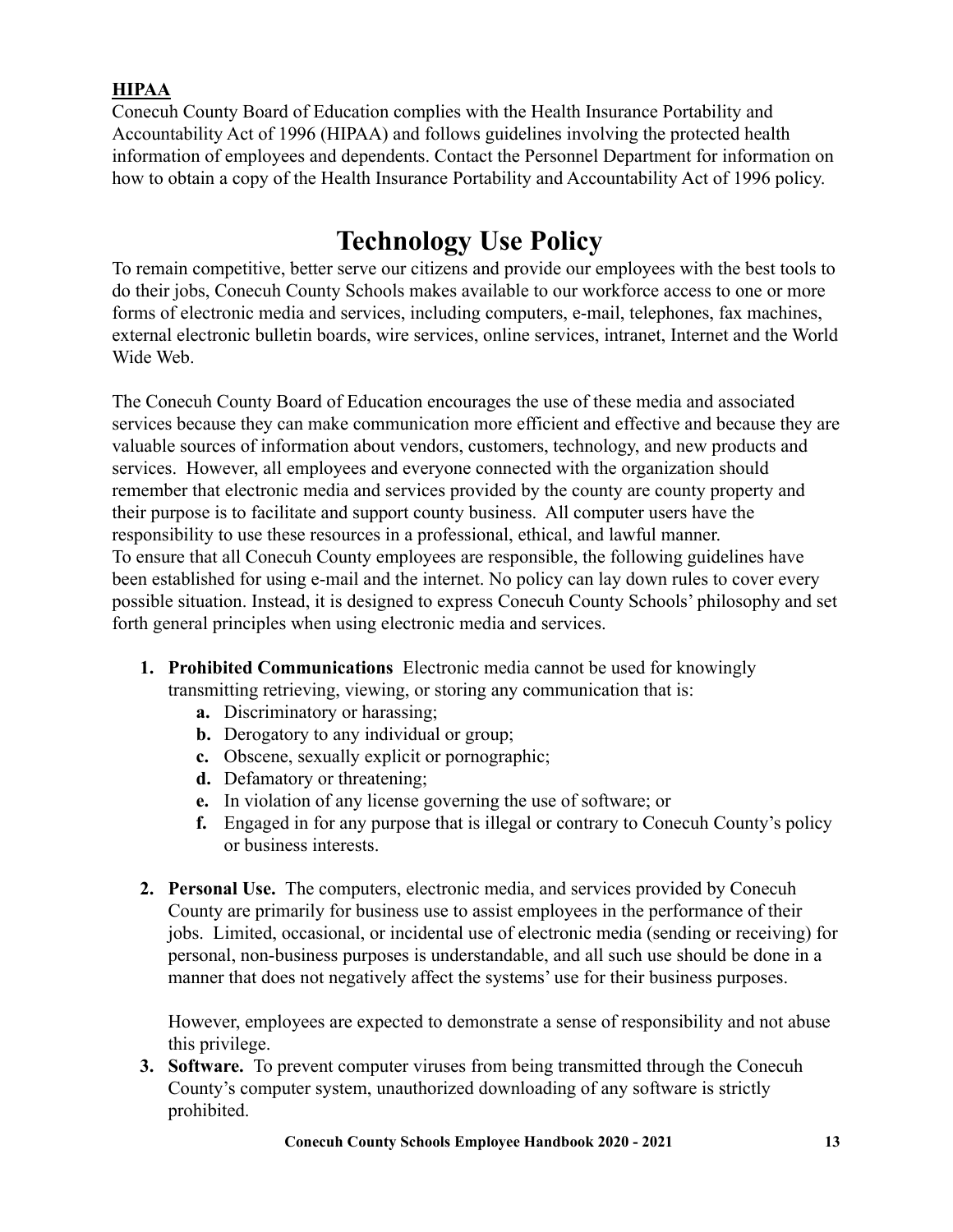**4. Social Media.** Employees are prohibited from engaging in any internet blogging, online social networking, or other forms of online publishing or discussion activities ("Online Social Networking and Blogging Activities'') while on CCS's time, CCS's property, or Board business unless they have the advance approval for Board-directed postings.

Even on their own time, employees engaging in Online Social Networking and Blogging Activities are subject to all of the Board's policies and procedures, including, but not limited to, the Board's policies prohibiting any type of employment discrimination or harassment.

Employees engaging in Online Social Networking and Blogging Activities are expected to remain respectful of the School System, and its employees, its services, and should not post any material that is obscene, vulgar, defamatory, threatening, discriminatory, harassing, abusive, hateful or embarrassing to another person or entity, and should not engage in any activity that reflects or may reflect negatively on the Board of Education, its employees, its services, or contains any content prohibited by the Board's policies and procedures.

Employees should make it clear in any Online Social Networking and Blogging Activities that the views and opinions they express about work-related matters are their own, have not been reviewed or approved by their employer, and do not necessarily represent the views and opinions of their employer.

Employees should understand that they are personally responsible for the commentary they express and the material they post while engaging in Online Social Networking and Blogging Activities.

### **Workplace Rules of Conduct**

One of the system's paramount principles is to demonstrate respect and dignity in service to the employees of Conecuh County Schools and interactions with each other. To assure orderly operations and provide the best possible work environment, the system from time to time establishes general work rules. Although it is not possible to list all the forms of behavior that are considered unacceptable in the workplace, the following are examples of some of the types of infractions that can result in disciplinary action up to and including termination. In order to avoid such severe consequences, just follow simple common sense, and when in doubt ask your supervisor before engaging in any questionable activity.

#### **Workplace Violence Prevention**

Conecuh County Schools is committed to maintaining a safe environment and preventing workplace violence. All employees should be treated with courtesy and respect at all times. Conduct that threatens, intimidates, or coerces another employee or a member of the public at any time, including off-duty periods, will not be tolerated. Within the sole discretion of the county, any employee who engages in workplace violence will be disciplined, up to and including immediate termination of employment with no further warning.

All threats of violence, violent acts, potentially volatile situations, and all conduct prohibited by this policy should be reported as soon as possible to the supervisor. This includes threats by employees, as well as threats by clients, vendors, solicitors, or other members of the public. Reports should be as specific and detailed as possible. Additionally, any emergency, crisis or situation posing imminent danger should be immediately reported to 911. As soon as practical, **Conecuh County Schools Employee Handbook 2020 - 2021 14**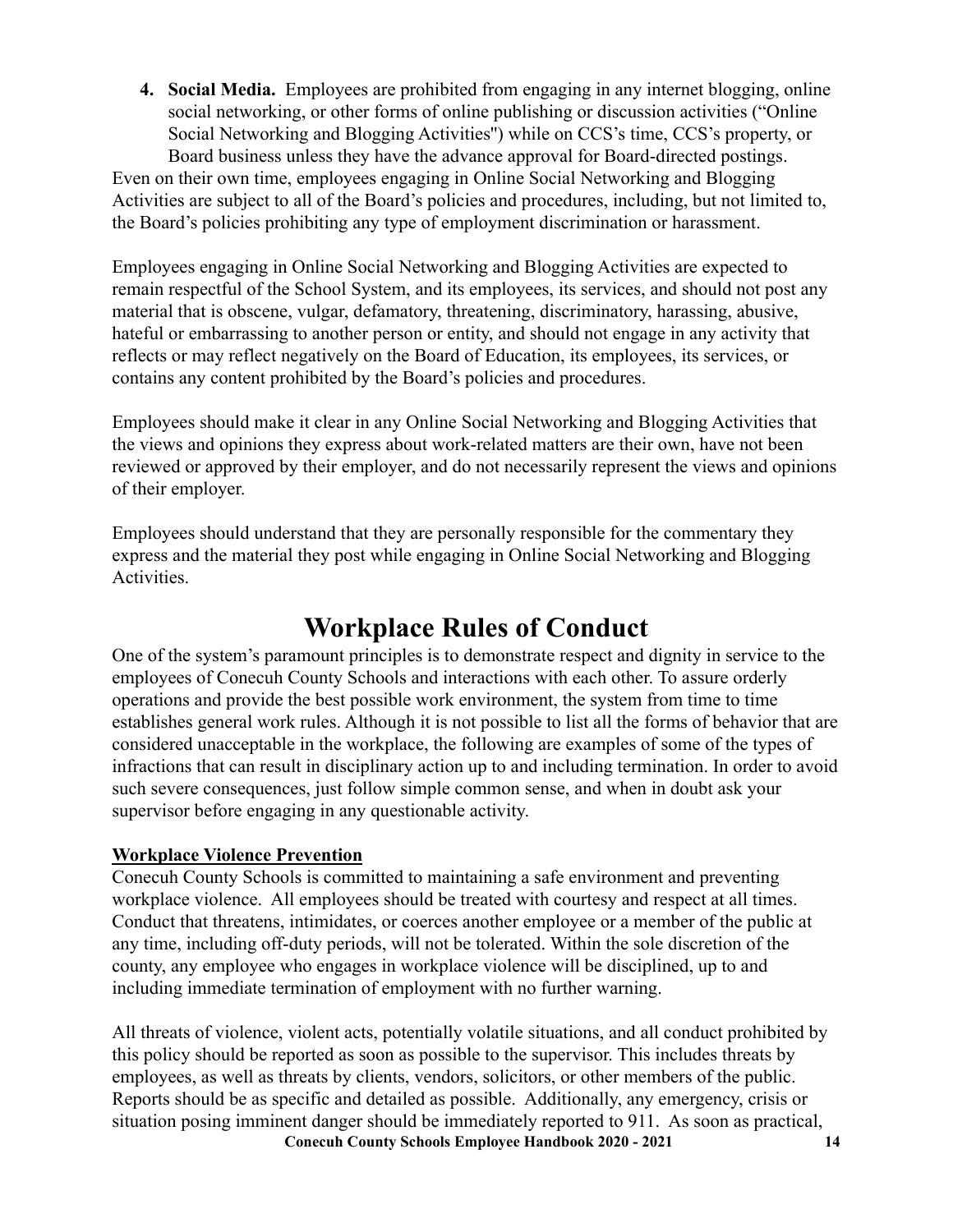notify the supervisor or Appointing Authority.

The system will promptly and thoroughly investigate all reports. The identity of the individual making a report will be protected as much as is practical. No person will be subject to retaliation or reprisal because of making a report. In order to maintain workplace safety and the integrity of its investigation, the system may place employees on administrative leave, either with or without pay, pending investigation. Employees charged with a crime may be placed on administrative leave without pay for a maximum of ten (10) days for investigation.

Anyone determined to be responsible for threats of violence, violent acts, or other conduct that is in violation of these guidelines will be subject to prompt disciplinary action up to and including termination of employment. Employees are also strictly prohibited from using, possessing or concealing any weapon, including but not limited to handguns, shotguns, rifles, tasers, automatic or semi-automatic weapons, or other firearms, and knives with blades more than three (3) inches in length, while on any Conecuh County Schools' properties.

This prohibition does not apply to materials specifically authorized by the system for use on-the-job or another job-related purpose or such weapons left in the employee's vehicle if otherwise permitted by law. Any employee who violates this provision against weapons will be disciplined, up to and including immediate termination of employment, within the discretion of the Conecuh County Board of Education. The system encourages employees to bring their disputes or differences with other employees to the attention of the supervisor before the situation escalates into potential violence. The system is eager to assist the resolution of employee disputes and will not discipline employees for raising such concerns.

#### **Dress Code**

The Conecuh County Board of Education seeks to project a positive image and to promote professionalism in the workplace. Employees are required to dress in an appropriate manner consistent to the specific job duties to which he or she is assigned and to exercise good judgment. Appointing Authorities and supervisors are authorized/required to assure compliance in the particular areas for which they are responsible. Dress codes are left to the discretion of the department head over the department. During business hours or whenever an employee represents the district, he or she should be clean, well-groomed and wear appropriate clothes.

If an employee's supervisor finds that the employee's personal appearance is inappropriate, he or she will be asked to leave work and return properly dressed and groomed. If an employee is asked to leave, he or she will not be paid for the time away from work.

Where necessary, the District may make a reasonable accommodation to this policy for a person with a disability.

The following examples should help the employee understand the district's personal appearance guidelines:

- **1.** Tank tops, tube or halter tops may not be worn alone under any circumstances;
- **2.** Offensive body odor and poor hygiene is not professionally acceptable;
- **3.** Perfume, cologne and aftershave lotion should be used moderately or avoided altogether, as some individuals may be sensitive to strong fragrances;
- **4.** Body piercings, such as eyebrow rings, nose rings, lip rings and tongue studs, is not professionally appropriate and must not be worn at work;
- **5.** Torso body piercings with visible jewelry or jewelry that can be seen through or under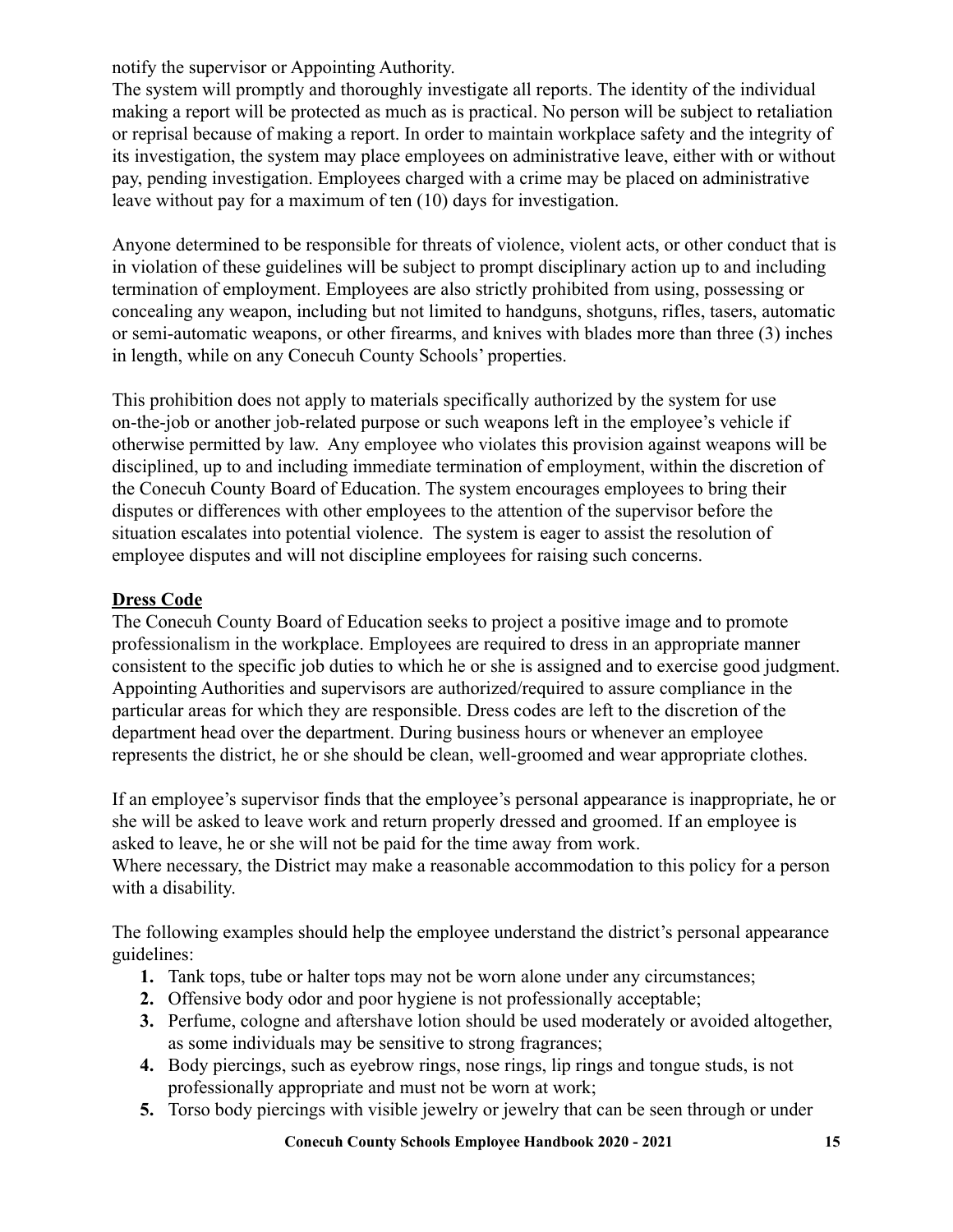clothing must not be worn at work;

- **6.** Footwear should be fastened and secure to feet for safety and shall be appropriate for job duties;
- **7.** Skirt length must be no more than two (2) inches above the knee.
- **8.** Shorts may be worn in certain circumstances in some departments. If shorts are allowed the length must be no more than two (2) inches above the knee. "Short shorts" are not permitted.

If you have a disability and need accommodation to perform your job duties or to receive any regular benefit or condition of employment, you should make the request to your supervisor verbally, in a written note or memo or by using a special form. Any other person may assist in making this request.

#### **Attendance**

Each employee is an important member of the Conecuh County Schools' team. In order to accomplish this, each employee's prompt and regular attendance is required. In case of an illness that would prevent the employee from reporting to work at the scheduled time, notice must be **confirmed** first to his or her immediate supervisor (or designee) or next level, if unable to confirm with their immediate supervisor. If notice is given, the employee will still be considered tardy once he or she arrives at work. The Appointing Authority may further define specific departmental requirements. Failure to provide notification of absence for three (3) consecutive workdays may result in removal from the payroll as having resigned without notice. Employees who resign under such circumstances are not eligible for rehire.

#### **Work Hours and Time Records**

The normal workweek for a full-time employee consists of forty (40) hours depending on the job classification and work location and for a part-time employee less than thirty (30) hours a week on average. Some jobs may require other hours of service. In such cases, the immediate supervisor will inform the employee of the required work hours.

Hourly (FLSA non-exempt) employees will be responsible for completing a time record with the beginning and ending work times, including lunch. This is necessary for payroll calculation of the employee's earnings.

All salaried (FLSA exempt) employees are expected to accomplish their duties irrespective of the time or days required to do so. Salaried exempt employees will be responsible for recording all time records if he or she is absent from work. The employee reserves the right to examine and verify his or her personal time record prior to supervisor approval. Employees who willfully falsify a time record will be subject to immediate termination.

A workday may not be shortened by "working through" or reducing the lunch period on a voluntary basis, nor may an employee voluntarily begin work before or after his or her regularly scheduled hours for the purpose of accumulating overtime. Every adjustment to the work schedule requires approval from the employee's immediate supervisor.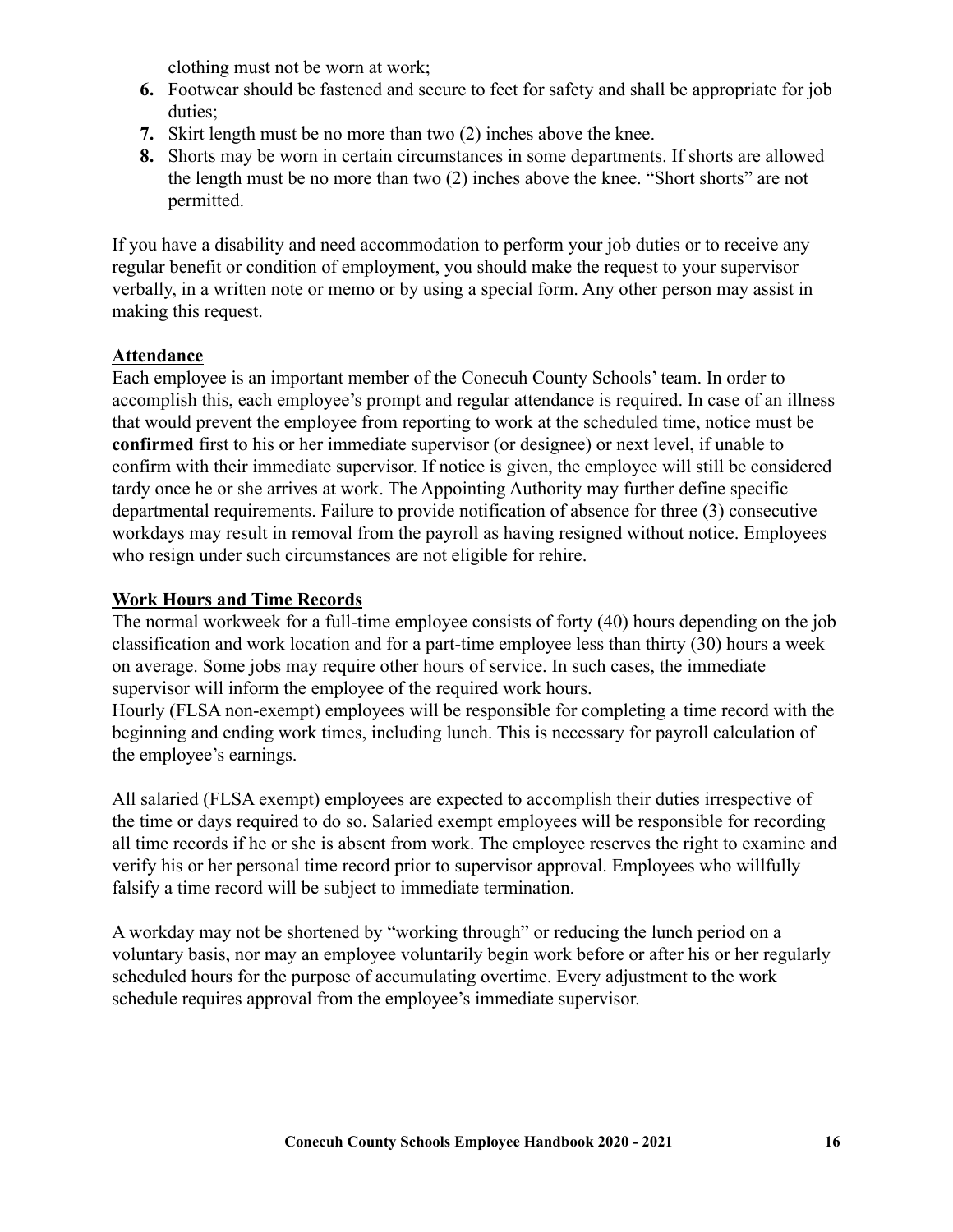#### **Payroll**

It is the policy and practice of the Conecuh County School System to accurately compensate employees and to do so in compliance with all applicable state and federal laws. To ensure that the employee is paid properly for all time worked and that no improper deductions are made, the employee must record correctly all work time and review his or her paychecks promptly to identify and to report all errors.

The Conecuh County School System makes every effort to ensure all employees are paid correctly. When mistakes do happen and are called to our attention, we will promptly make any corrections necessary. Each employee should review his or her pay stub when received to make sure it is correct. If a mistake has occurred or if there are any questions, please use the reporting procedure outlined below.

If an employee is classified as non-exempt (Hourly), he or she must maintain a record of the total hours worked each day. These hours must be accurately recorded in the time-keeping system provided by the Conecuh County Schools. Each employee must verify that the reported hours worked are complete and must accurately reflect all regular and overtime hours worked, any absences, late arrivals, early departures and meal breaks. When an employee receives each paycheck, the employee must also verify immediately that he or she was paid correctly for all regular and overtime hours worked each workweek. Any discrepancies will be corrected on the next regular payroll run. No special payroll will be run.

Unless authorized by the employee's supervisor, the employee shall not work any hours that are not authorized, unless authorized to do so by his or her immediate supervisor and that time is recorded on his or her time record. Employees are prohibited from performing any "off-the-clock" work. "Off-the-clock" work means work the employee may perform and fails to report on his or her time record. Any employee who fails to report or in accurately reports any hours worked will be subject to potential disciplinary action, up to and including termination. It is a violation of the District's policy for any employee to falsify a time record, or to alter another employee's time record. It is also a serious violation of District policy for any employee or manager to instruct another employee to incorrectly or falsely report hours worked or to alter another employee's time record to under- or over-report hours worked. If any supervisor or employee instructs another employee to (1) incorrectly or falsely under- or over-report an employee's hours worked, or (2) alter another employee's time records to inaccurately or falsely report that employee's hours worked, the employee should report it immediately to the Personnel Department.

If an employee is classified as exempt (salaried), the employee will receive a salary that is intended to compensate him or her for all hours he or she may work for the District. This salary will be established at the time of hire or when he or she becomes classified as an exempt employee. While it may be subject to review and modification from time to time, such as during salary review times, the salary will be a predetermined amount and will not be subject to deductions for variations in the quantity or quality of the work the employee performs. Under federal and state law, an employee's salary is subject to certain deductions. For example, absent contrary state law requirements, an employee's salary can be reduced for the following reasons: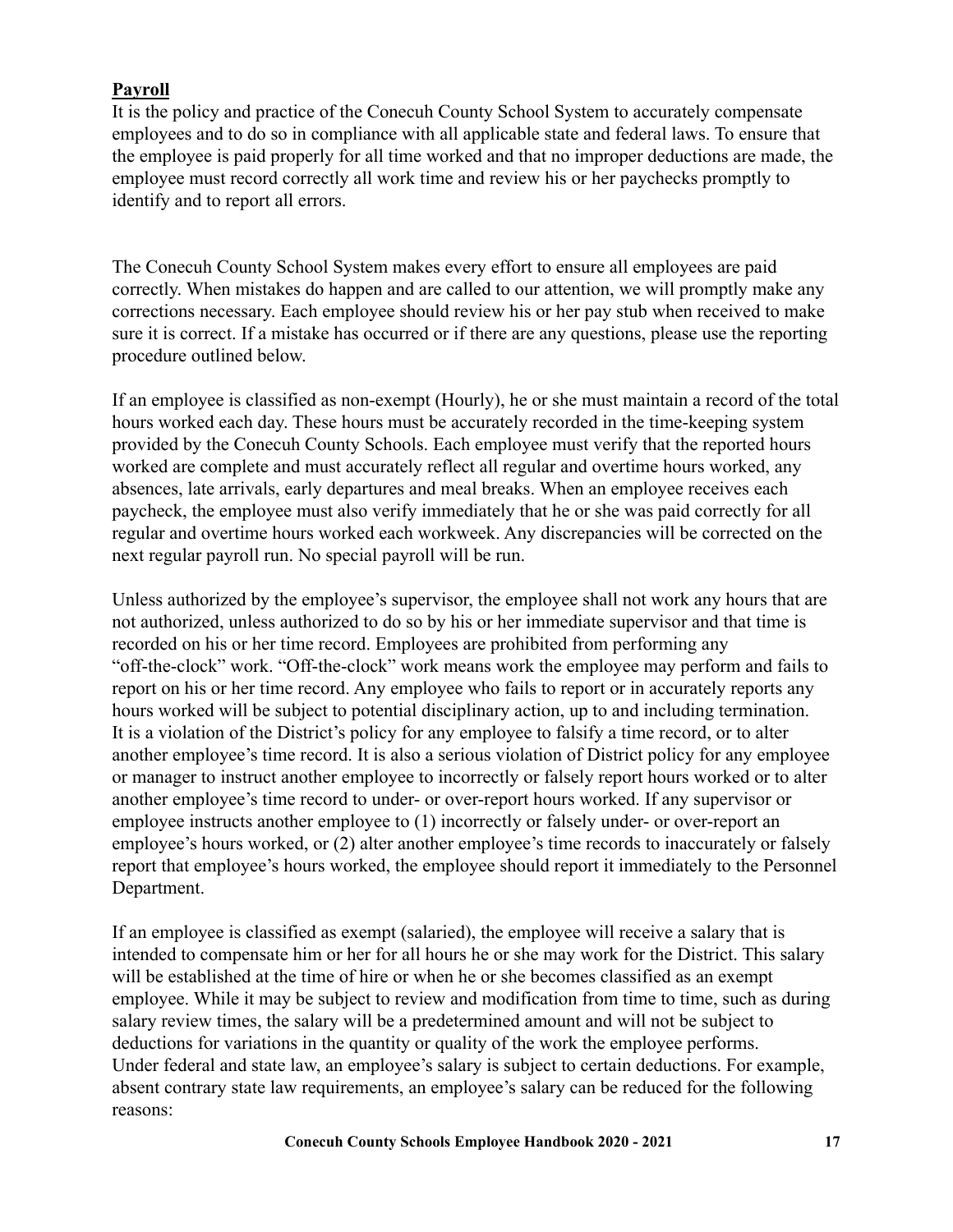- **1.** Full day absences for sickness, disability or personal reasons; Partial day absences for sickness, disability or personal reasons when:
	- **a.** Permission for paid leave has not been sought or has been sought and denied;
	- **b.** Accrued leave has been exhausted;
	- **c.** Employees are granted leave without pay, in accordance with the policies adopted by the Conecuh County Board of Education.
- **2.** Full day disciplinary suspensions for infractions of the Conecuh County Board's written policies and procedures;
- **3.** Family and Medical Leave Absences (either full or partial day absences);
- **4.** The first or last week of employment in the event the employee works less than a full week;
- **5.** Suspension without pay for full or partial day absences based on violation of a safety rule or a workplace rule of conduct.

An employee's salary may also be reduced for certain types of deductions such as his or her portion of health, dental or life insurance premiums; voluntary supplemental benefits; state, federal or local taxes and social security; or voluntary contributions to a retirement plan.

If an employee has questions about deductions from his or her pay, please immediately contact the Personnel Department. If an employee believes that his or her pay does not accurately reflect the employee's hours worked, the employee should immediately report the matter to his or her supervisor. If the supervisor is unavailable or if the employee believes it would be inappropriate to contact that person (or if the employee has not received a prompt and fully acceptable reply), the employee should immediately contact the Personnel Department.

If an employee has not received a satisfactory response within five (5) business days after reporting the incident contact the Superintendent.

Every report will be fully investigated and corrective action will be taken where appropriate, up to and including discipline for any employee(s) who violates this policy. In addition, the district will not allow any form of retaliation against individuals who report alleged violations of this policy or who cooperate in the district's investigation of such reports. Retaliation is unacceptable and any form of retaliation in violation of this policy will result in disciplinary action, up to and including, termination.

#### **Tobacco Use / Smoke Free Workplace**

To protect and enhance indoor air quality and to contribute to the health and well-being of all employees, Conecuh County Schools' facilities and vehicles shall be entirely smoke free. Smoking, including e-cigarettes, is prohibited in all of the enclosed areas within Conecuh County Schools' work sites, without exception. This includes common work areas, conference and meeting rooms, private offices, hallways, stairs, restrooms, and county owned or leased vehicles and all other enclosed facilities.

While Conecuh County Schools make certain areas available to smokers, it in no way has any legal responsibility to do so. Employees who choose to use these smoking areas do so at their own risk. No additional breaks are allowed to any employee who smokes. No Employees may smoke in their personal vehicles, but the smoke and tobacco products must be completely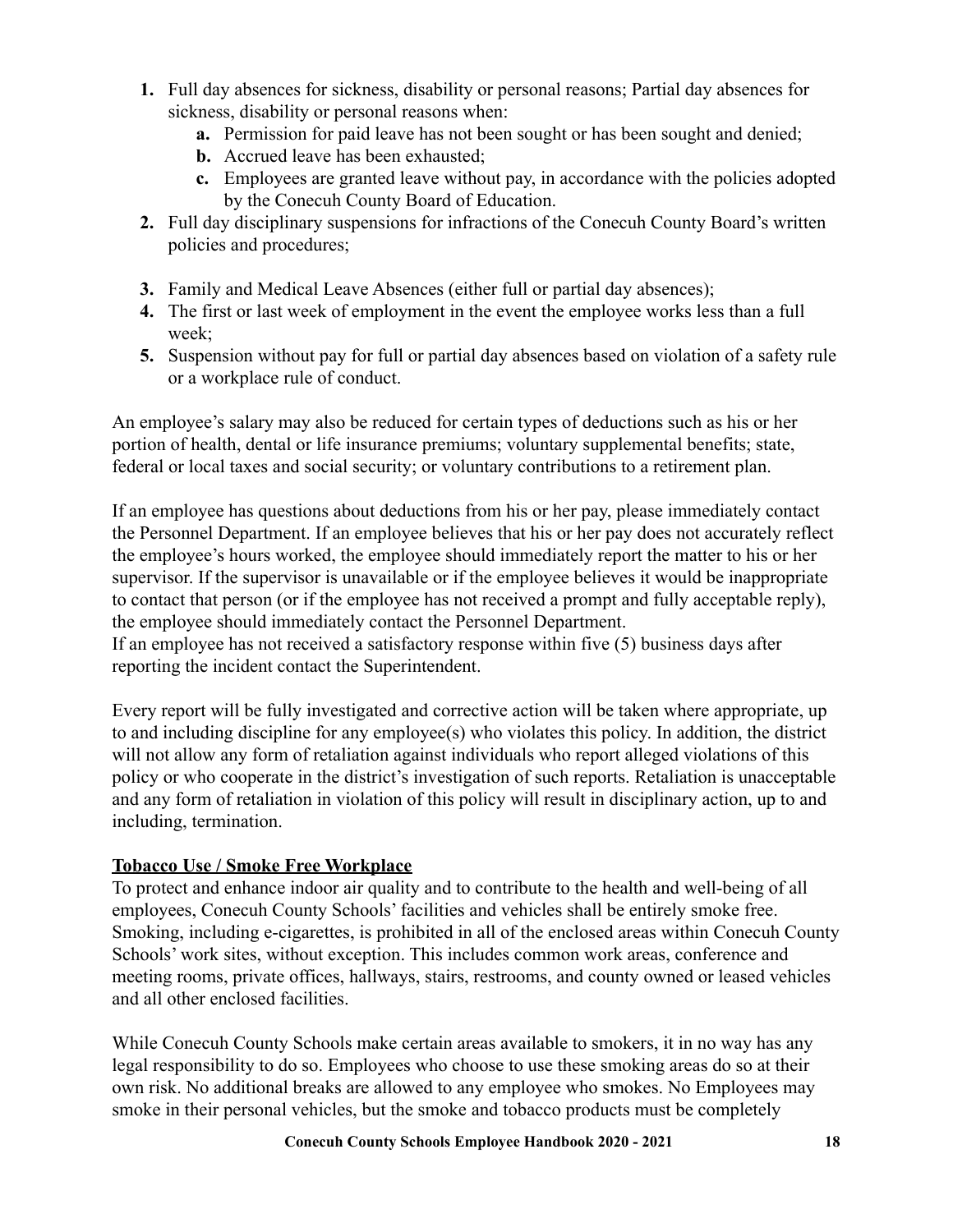contained within the vehicle. It is not acceptable that either smoking or non-smoking employees are subjected to smoke that they must walk through to reach their vehicle or any other destination on Conecuh County Schools' property. Finally, smokers and users of tobacco products must dispose of the remains in the proper containers. This helps to keep a neat and clean environment for all employees and visitors. Failure to comply with all of the components of this policy will result in disciplinary action that may lead up to and including termination.

### **Progressive Discipline**

#### **Procedures**

In cases where an employee displays inappropriate conduct or poor performance, and the activity does not call for automatic termination, Conecuh County Schools' follows a progressive discipline process. This is a system that consists of corrective action, documentation and adverse action.

The steps of progressive discipline may include:

- **1.** Employee Counseling The first step is usually employee counseling from the supervisor with the employee to identify the problem and to state the corrective action needed. The supervisor documents this step including dates, times and details of incidents of improper conduct or poor performance and the date the employee counseling was given. The supervisor sends this documentation to the HR Supervisor who will review it and place it in the employee's personnel file. The employee may submit a separate written statement for the file, if desired.
- **2.** Written Warning The second step in the process is usually a written warning with specific examples cited. The supervisor prepares a letter or memo that states a specific time frame in which the employee must improve and gives the consequences of failure to improve. Prior to issuing the letter, the supervisor must review it with his or her Appointing Authority. A copy of the letter is forwarded to the HR Supervisor for review and placement in the employee's personnel file. The employee may submit a separate written statement for the file, if desired.
- **3.** Adverse Action If attempts at corrective action fail to produce satisfactory results, some form of adverse action may be taken. The term "adverse action" means action involving suspension, in-voluntary demotion, or termination. Before any adverse action becomes effective, the supervisor must obtain the written approval from the Appointing Authority or Appointed Department Head.

An employee who receives two (2) documented warnings for any reason within a twelve (12) month period may be subject to termination, unless automatic termination is justified. Depending on the circumstances surrounding a disciplinary action, any step or progressive discipline may be skipped and disciplinary action up to and including termination may be employed at any time. Furthermore, past performance and disciplinary action may be considered when determining disciplinary action to be taken.

In the event that the HR Supervisor determines that a request for disciplinary action is not appropriate under the circumstances, or in the event that a supervisor fails to take appropriate disciplinary action against an employee, the Superintendent may, in his or her discretion, initiate new or additional disciplinary action against an employee, which shall be subject to the pre-disciplinary hearing and appeals process set forth below.

In the event that a classified employee is serving as an acting or interim Appointed Department Head serving as the Appointed Department Head, and in the event disciplinary action is required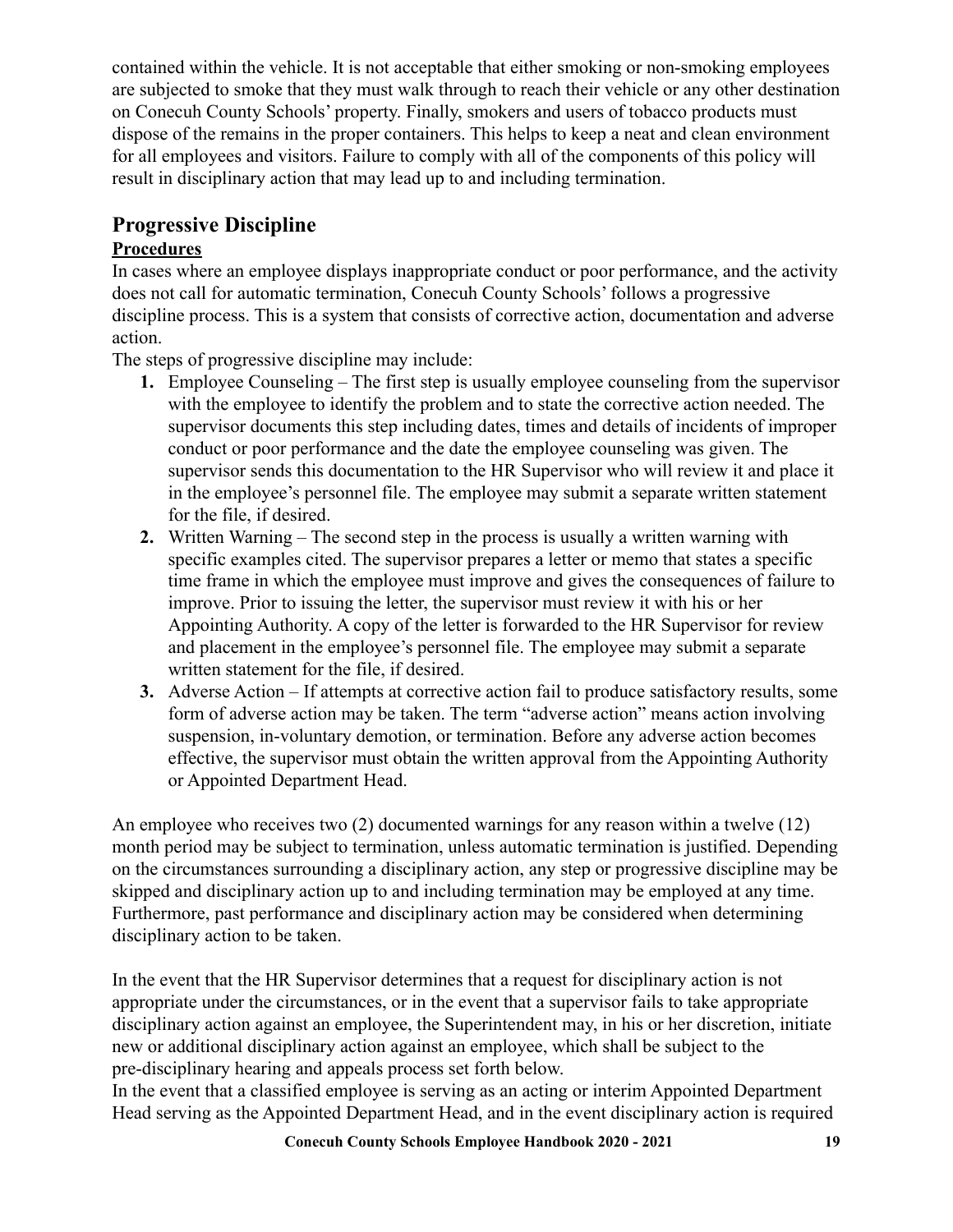against the acting or interim Appointed Department Head, the CCS Administrator may, in his or her discretion, initiate disciplinary action against the employee which shall be subject to the pre-disciplinary hearing and appeals process.

#### **Administrative Leave with Pay**

The Superintendent may place an employee on administrative leave with pay in consultation with the HR Supervisor for up to ten (10) work days during the course of an investigation to determine whether any disciplinary action should be initiated against the employee. Longer periods of administrative leave, with or without pay, may be considered by the Conecuh County Board of Education

#### **Suspensions without Pay**

The Superintendent may suspend an employee without pay as a part of disciplinary action for up to fifteen (15) working days at any one time, not to exceed thirty (30) working days in any one year. Employees may not use annual or sick leave while on suspension.

The progressive discipline process will be followed prior to suspension, unless the situation warrants automatic suspension.

#### **Terminations**

- **1.** Immediate termination may be made for cause including, but not limited to, an employee's action or behavior that constitutes:
	- **a.** Insubordination
	- **b.** Endangering his or her own health or safety or the health or safety of other employees or citizens;
	- **c.** Theft, vandalism or willful destruction of District or employee property;
	- **d.** Making fraudulent statements on employee applications or job records:
	- **e.** Conviction of a felony offense or of a crime involving moral turpitude
	- **f.** Conviction of an offense that affects the employee's ability to perform his or her job duties or insurability, including, but not limited to, loss or suspension of licenses or other credentials;
	- **g.** Any other infraction when termination is determined to be in the best interest of the school district.
- **2.** Terminations that follow the progressive discipline process are permitted for reasons that include, but are not limited to:
	- **a.** Misconduct;
	- **b.** Willful neglect of duties;
	- **c.** Absence from work without authorization or notification;
	- **d.** Failure to perform job duties;
	- **e.** Repeated tardiness or absence;
	- **f.** Violation of departmental rules;
	- **g.** Email abuse;
	- **h.** Internet abuse.

Any employee who fails to correct deficiencies after two (2) documented warnings may be subject to termination, unless automatic termination is justified.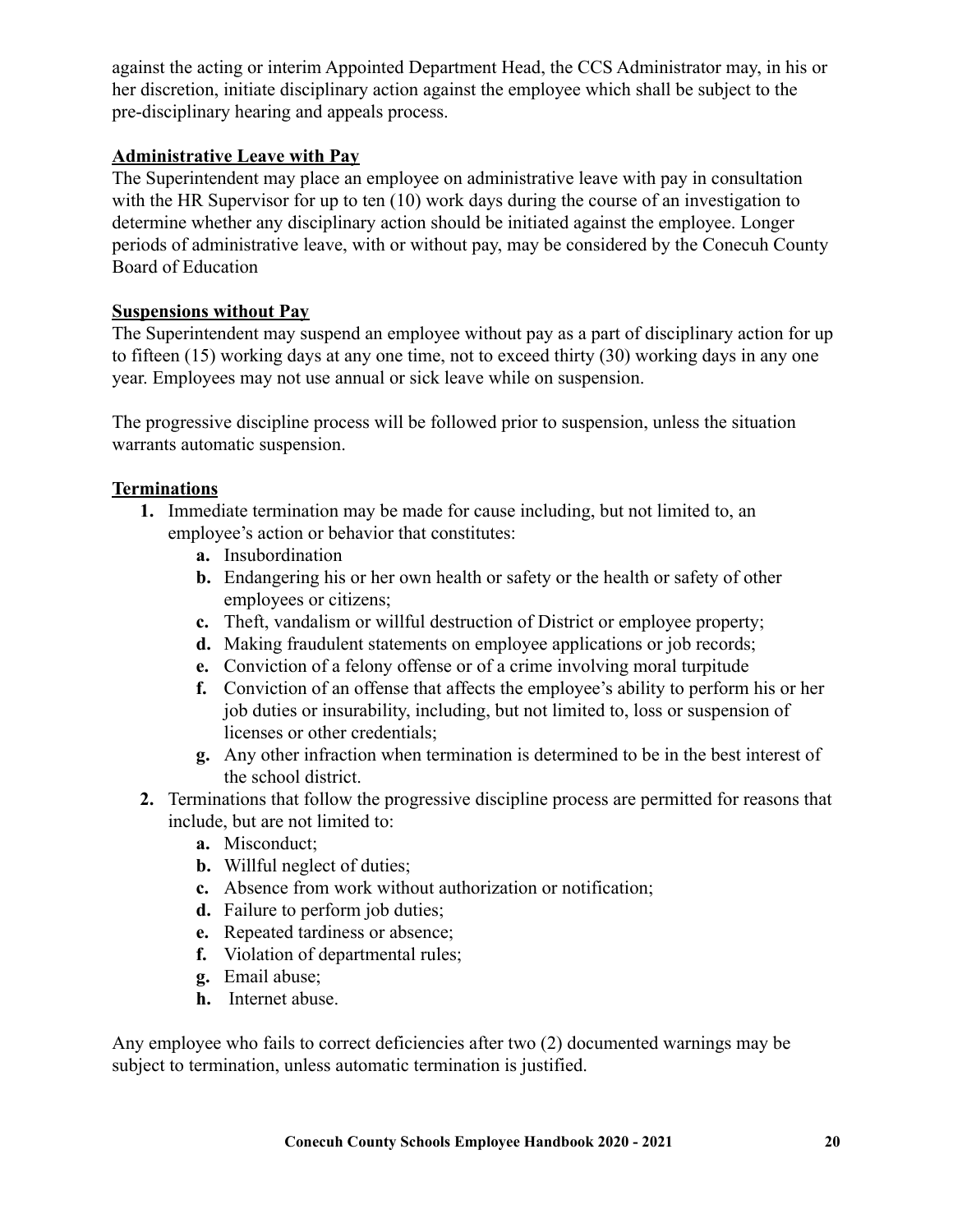#### **Appeals Procedures for Adverse Action**

When the Superintendent seeks to discipline an employee either through suspension without pay, or termination, he or she will make a recommendation to the Conecuh Board of Education. The Superintendent shall notify the employee in writing that he or she proposes disciplinary action in the form of suspension without pay, involuntary demotion or termination and the grounds for such proposed action. If the employee does not request a hearing within 15 days (applicable to tenured personnel), the proposed discipline will become effective at the end of the three (3) working days.

#### **Personnel Appeals**

An employee who requests a hearing before the Board must have suffered one of the following forms of disciplinary action:

- Termination
- Suspension without Pay
- Involuntary Demotion

## **Travel Policy**

#### **Reimbursement**

- **1.** All travel expenses will be on a reimbursement basis only. Travelers may use a personal credit card or charge account for travel purposes and obtain reimbursement from the district.
- **2.** A CCS eForms for Professional Leave and/or Professional Development must be submitted and approved prior to departure for meetings, conferences, seminars, etc.
- **3.** Each traveler anticipating generating reimbursable and/or prepaid expenditures, must submit their own Professional leave/Professional development request, regardless of other travelers or attendees.
- **4.** All travel reimbursement requests for travelers must be submitted and approved in CCSEforms.
- **5.** Travel reimbursement requests must have the following attached, if applicable:
	- **a.** Registration (if not pre-paid)
	- **b.** Itemized Meal Receipts (15% gratuity limit; no receipts required for overnight travel)
	- **c.** Lodging or Hotel
	- **d.** Airline Tickets (Coach Class Only)
	- **e.** Mileage for personal vehicle (mileage documentation required for out-of-town mileage)
	- **f.** Parking Fees (official dated receipts)
	- **g.** Baggage & Handling Fees (dated receipts)
	- **h.** Uber/Taxi/Shuttle Fees (dated receipts, destination and amount)
	- **i.** Telephone/Internet Charges (official/dated receipt required)
	- **j.** Other Miscellaneous Expenses (discretionary)

All approved forms must be received by the Central Office no later than 30 days following the travel end date. Incomplete reimbursement requests will be returned. All travel reimbursements will be mailed to the address on file. At no time will travel reimbursements be allowed to carry over into the subsequent fiscal year.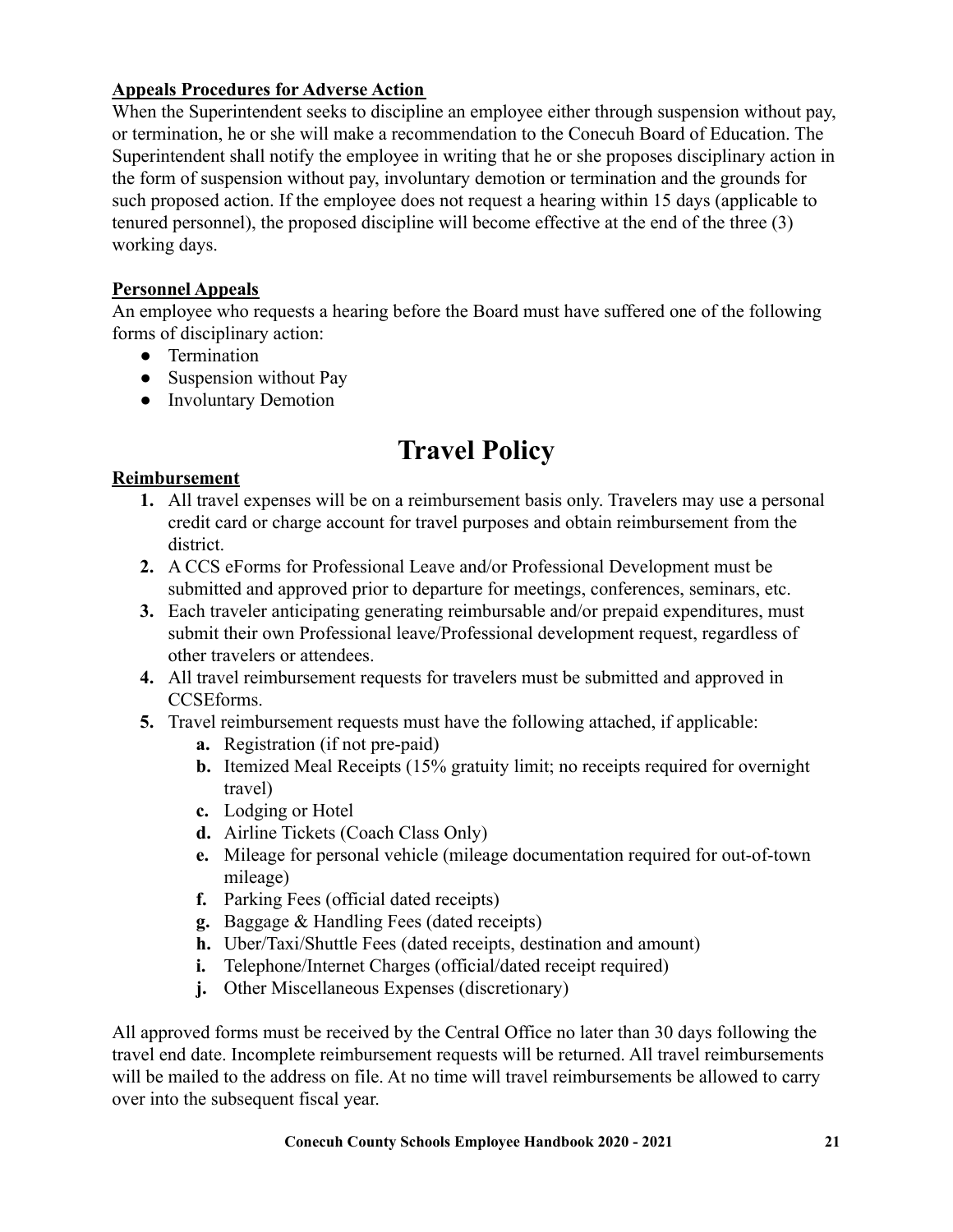#### **Unauthorized Expenses**

The Board of Education will not reimburse a traveler for alcoholic beverages, snacks, personal supplies, rental cars, limousine services or entertainment.

#### **Mileage reimbursement**

- **1.** Travel in a personal vehicle will be reimbursed at the current mileage rate designated by the State of Alabama. The mileage rate usually changes in January of each year.
- **2.** Travelers are encouraged to use system vehicles, when available. If a system vehicle is unavailable, travelers may be reimbursed for business miles traveled in a personal vehicle at the established or standard mileage rate, as prescribed by the Internal Revenue Service. Rental cars are prohibited. If a rental car is utilized the traveler will only be reimbursed the cost of mileage, as if their own personal vehicle was utilized. $\setminus$
- **3.** Reimbursement is for point-to-point mileage only and is paid from the traveler's base or home, whichever is closer. For out of county travel, travelers are required to submit a printout from Google Maps, MapQuest, Yahoo Maps, etc. verifying mileage driven. Mileage will not be reimbursed without proper documentation.
- **4.** Vicinity or area mileage, necessary for conducting official district business is allowable, but must be shown separately.

#### **Meal Allowance**

- **1.** Travelers may be reimbursed the actual costs of meals within the maximum established limits.Gratuity of up to fifteen (15%) percent may be included; however, it must be added to the costs of the meal. The following meal limits apply: a. Daily travel with no overnight stay - \$15.00/daily b. Overnight travel meal per diem - \$35.00/daily
- **2.** A dated itemized meal receipt is required to claim the daily meal allowance (\$15 maximum).
- **3.** A dated itemized receipt is NOT required to claim the overnight per diem (\$35 daily).
- **4.** Expenses in excess of the per diem limit will not be reimbursed.HOTELS/LODGING:
	- **a.** Traveler must be at least fifty (50) miles from assigned base (cost center) or home, whichever is closer, to be reimbursed for an overnight stay, unless the stay is required to meet a business need (i.e. an event requires you to be onsite for late night or early morning setup).
	- **b.** Travelers must arrange all travel and are expected to utilize negotiated or preferred rates, if possible
	- **c.** Cost associated with internet usage for business reasons is reimbursable.
	- **d.** In-room meal charges or room service must be itemized separately, so that lodging and meal charges are listed separately.
	- **e.** In-room meal charges should be itemized separately on an expense report, so that hotel and meal charges are captured separately.

#### **Air Travel**

- **1.** Travelers are expected to use the lowest logical airfare at the time of the booking. Airline travel will be limited to Coach Class only.
- **2.** Personal upgrades utilizing personal miles or coupons can be used to upgrade to first class, or a traveler may opt to pay personally for the price difference between coach and first class. The additional cost incurred WILL NOT be reimbursed and participation in these programs must not influence flight selection, which would result in incremental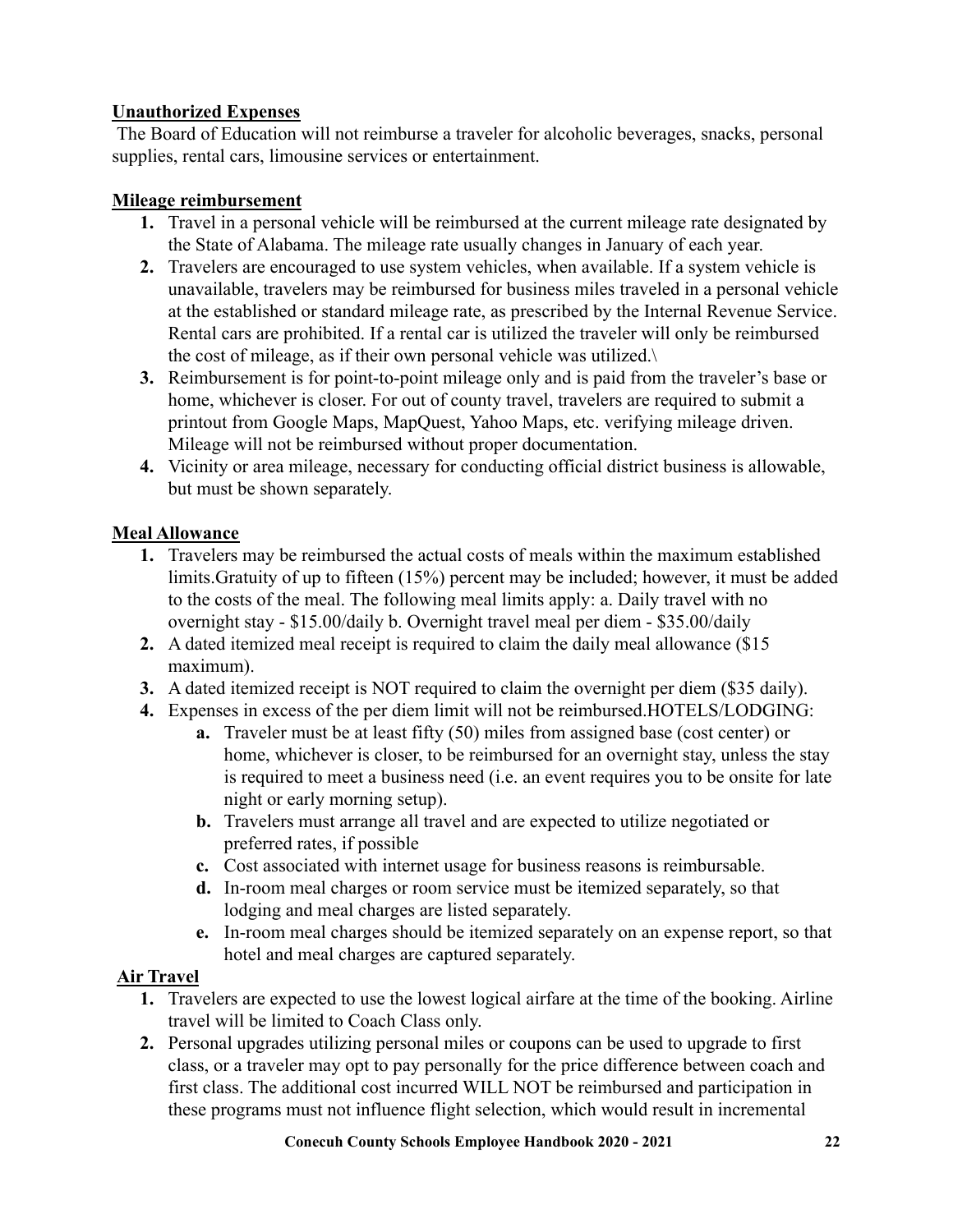cost to the district, beyond the lowest available airfare, as defined in this policy.

**3.** A receipt for the paid airfare and a ticket stubs must be attached to the travel claim when seeking reimbursement. \*Note: If an alternative means of transportation is chosen, the limit of reimbursement shall be no more than the mode of transportation that is economical.

#### **Itinerant Travel**

All in-system itinerant travel should be conducted in a system vehicle, if possible. Any exception or deviation must be approved by the Superintendent. Failure to obtain approval will result in travel reimbursements being denied. In the event of exceptions or approvals granted by the Superintendent, the following will apply: An employee/traveler assigned to teach classes at two or more campuses (example – mornings at one campus, afternoons at the second campus which requires automobile use) may claim one-way mileage for travel between campuses. Employees/travelers may not claim mileage when they are assigned to work all day at different schools or work sites on alternate days (example – Mondays at one school, Tuesdays at a second school, or any like combinations). Certified employees, with the exception of School Administrators, traveling on a continuing basis from school to school or worksite to worksite to conduct the activities associated with their jobs shall be paid mileage.

#### **Other Provisions**

- **1.** The Superintendent may authorize exceptions to the provisions set forth if he/she deems the exceptions necessary to meet the needs of the School Systems operations. School Principals or Supervisors, accompanied by an explanation of the circumstances that justify the need for making the exception, will request the Superintendent's authorization of exceptions in writing.
- **2.** School Principals are permitted to reimburse school employees for actual travel expenses while such employees are conducting school business. All local school travel reimbursements must follow the district travel guidelines, as explained above. Failure to compile with district guidelines may result in disciplinary action. All travel expenses for Principals that are to be paid out of school funds must first be approved by the Superintendent.
- **3.** All consultants hired by the Board will be required to follow the guidelines set forth when requesting reimbursements
- **4.** All transport and homebound travel approved by the Board will be required to follow the guidelines set forth when requesting reimbursements.If at all possible, employees traveling to the same location, for the same purpose should carpool and share lodging. It is also the employee's responsibility to ensure that the applicable forms and receipts are submitted for reimbursement.
- **5.** Mileage reimbursement is for point-to-point mileage only and is paid from the employee's base or home, whichever is closer. For out-of-town travel, employees are required to submit a printout from Google Maps, MapQuest, Yahoo Maps, etc. verifying mileage driven. Mileage will not be reimbursed without proper documentation.
- **6.** Fully approved travel reimbursements requests will be processed in the due course of business. The district will make every effort to process fully approved travel claims within two (2) weeks. However, there may be times when, due to absences, closures, weather days, etc. this is not feasible.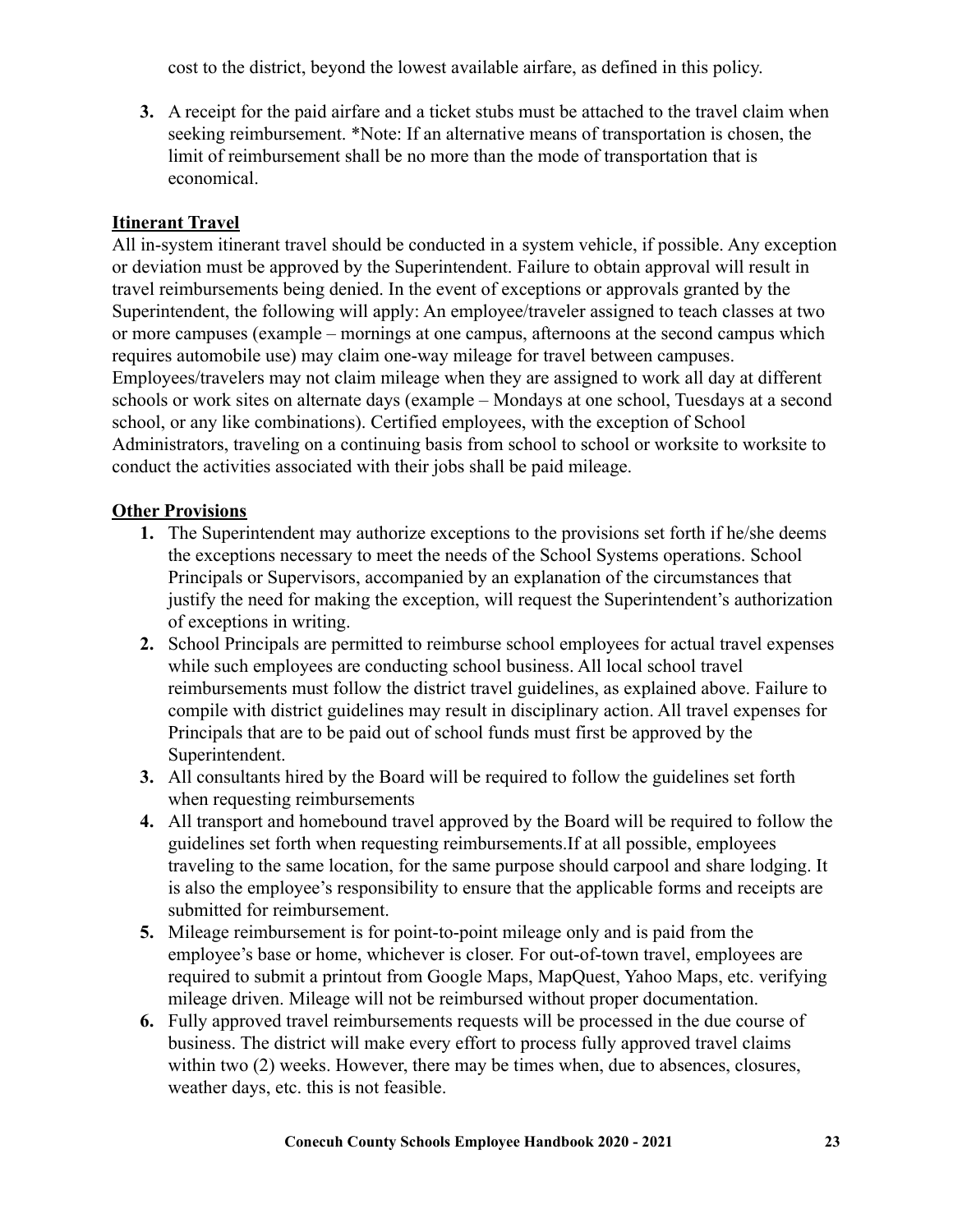## **Leave Policies**

All current full-time employees hired by the Conecuh County Board of Education, will earn paid leave for the length of their contract in accordance with the State Department of Education. Leave requests should be submitted through the Employee Portal forms.

#### **Sick Leave**

All full-time employees will earn one sick leave day per month of contract as long as the employee is in an active pay status. Employees in an unpaid leave status will not earn sick leave. Earned sick leave can be accumulated and carried over from one year to the next.

An employee may use accrued sick leave for any of the following reasons: When an employee is unable to work due to personal illness, injury incurred off-duty, or on-the-job injury leave under state law or the Family Medical Leave Act, or when the employee's presence may endanger the health of fellow workers;

An employee will not accrue sick leave while he or she is on a leave of absence and in a leave without pay status. Upon separation of employment from Conecuh County Schools, an employee will not be paid for his or her accrued sick leave.

#### **Sick Leave Notification and Approval**

If an employee is absent, the employee is required to immediately notify his or her supervisor, or next level manager.

#### **Personal Leave**

Full-time employees may take up to two (2) personal days per scholastic calendar year.

#### **Vacation Leave**

All employees that earn vacation leave are to request such leave at least 2 weeks in advance, if possible.

#### **Professional Leave**

The Superintendent is authorized to grant professional leave with pay to CCBOE employees to engage in educational activities which in the judgement of the Superintendent serve the needs and interests of the school system. The number of days approved for such leave will be at the discretion of the Superintendent.

### **Alcohol and Drugs – Drug Free Workplace Policy**

The Conecuh County Commission is committed to providing a safe working environment for all employees while serving the citizens of Conecuh County. The Conecuh County Board of Education recognizes that any employee who improperly uses intoxicating substances, including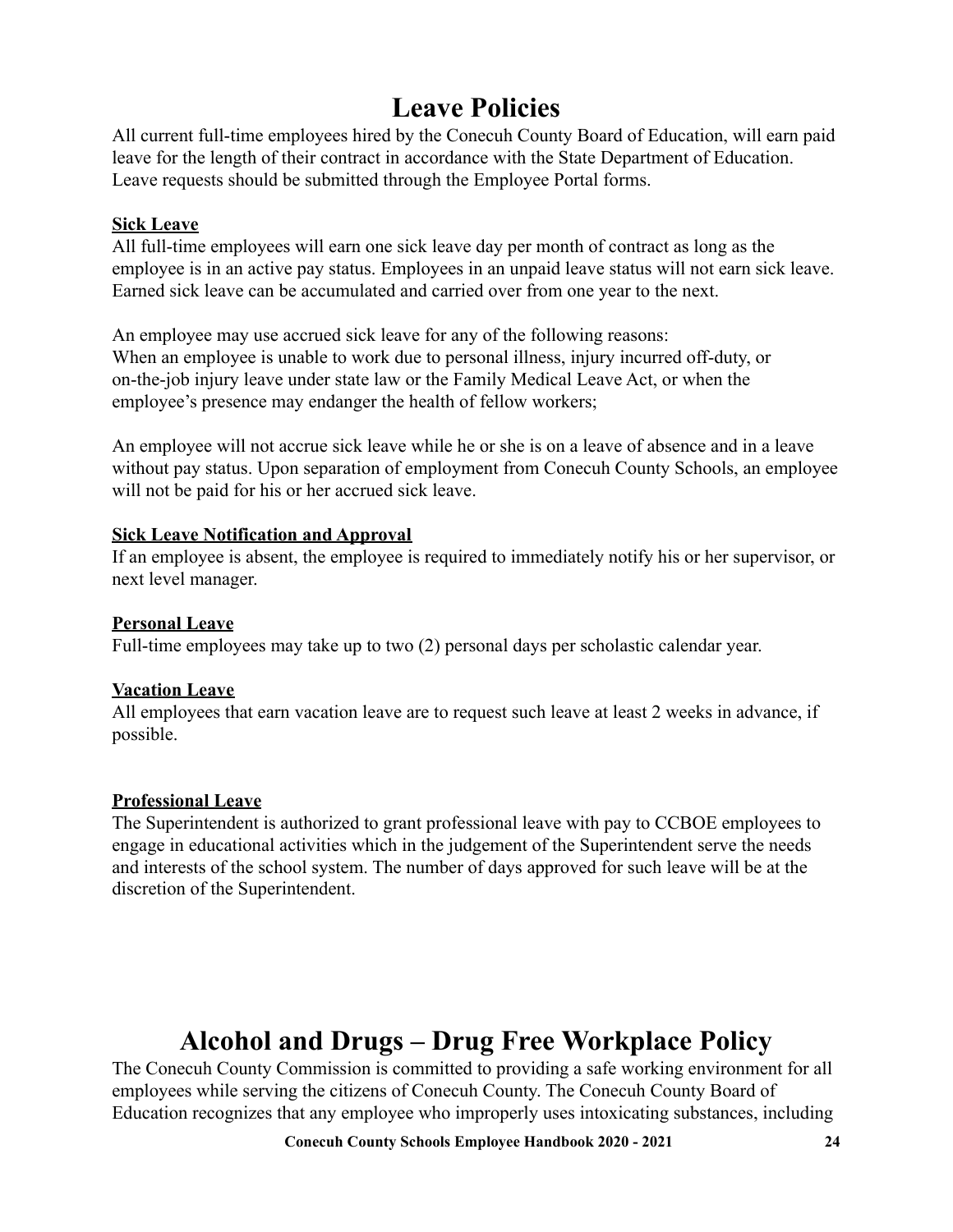drugs and alcohol, poses a serious threat to himself/herself, his or her co-workers and to the public in general. Even small quantities of narcotics, abused prescription or over-the-counter drugs or alcohol can impair judgment and reflexes. This impairment can have dire results, particularly for employees operating vehicles of potentially dangerous equipment. It is therefore the policy of the Conecuh County Board of Education that all employees or any person performing any kind of work for Conecuh County Board of Education must report to work completely free from alcohol, illegal or unauthorized drugs or any other substances that may have a mind-altering or intoxicating effect or otherwise impair the employee's judgment, reaction times or functioning.

The Conecuh County Board of Education also prohibits all employees from using, possessing, manufacturing, distributing or making arrangements to distribute alcohol, illegal or unauthorized drugs or any other intoxicating substances while at work or on or about any county property. In order to avoid creating safety problems and violating this policy, employees must inform his or her supervisor when he or she is legitimately taking any medication, including prescription drugs or over-the-counter medications, which affects his or her ability to work. Employees whose job performance may be affected by such medications may be required to provide a fitness-for-duty certification before being allowed to resume their job duties. Any employee who violates this policy in any way shall be immediately removed from his or her job duties and shall be subject to discipline, up to and including immediate termination. No part of this policy shall be construed to create a contract of continued employment or to confer upon any employee or applicant a property interest in his or her employment. Conecuh County Schools maintains the right to change this policy at any time without notice. To the extent that any portion or provision of this policy and procedure conflicts with any applicable federal or state laws or regulation, such federal or state laws or regulations will be controlling.

### **Code of Ethics**

#### **Ethical Conduct**

It is the policy of the Conecuh County Board of Education to uphold, promote and demand the highest standards of ethics from all employees and officials, whether elected or appointed. Accordingly, all County employees should maintain the utmost standards of personal integrity, truthfulness, honesty and fairness in carrying out their public duties; avoid any improprieties in their roles as public servants; and never use their county position or powers for improper personal gain.

Every employee of the Conecuh County School System is a "public employee." The taxpayers of this County entrust every employee with the responsibility of carrying on business beneficial to the taxpayer.

Employees of the Conecuh County School System are subject to the provision of the Alabama Ethics Law (codified at §§ 36-25-1, et. Seq., Code of Alabama 1976, as amended from time to time) (sometimes referred to as the "Alabama Ethics Law" or the "Ethics Law") and the decisions and enforcement of the Alabama Ethics Commission. Employees may visit the Ethics Commission's website for further information of interest at www.ethics.alabama.gov

#### **Statement of Economic Interest**

Some employees may have to complete an annual questionnaire for the Alabama Ethics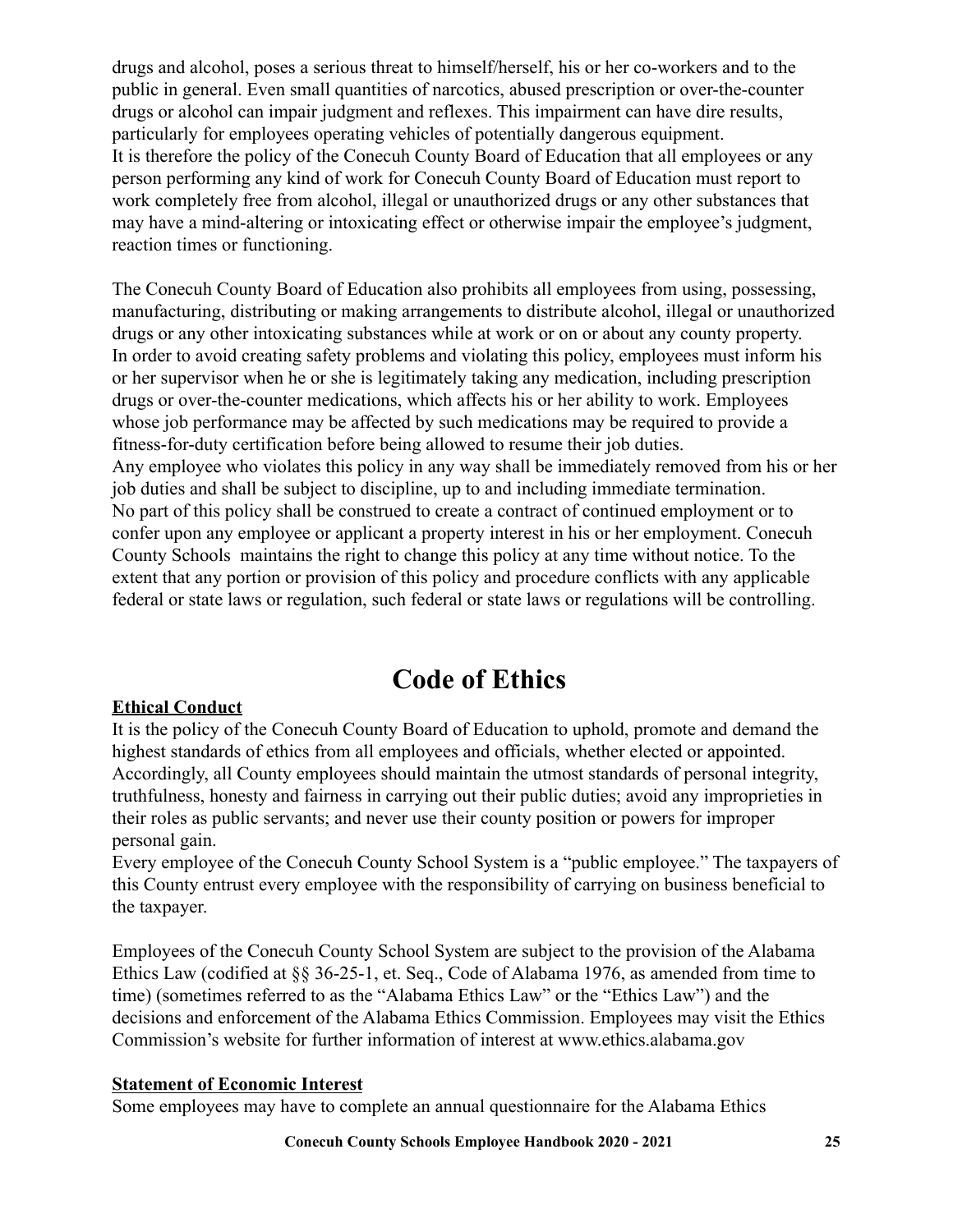Commission. The Personnel Department will provide these employees the required forms, upon request. These employees are responsible for filing the reports in a timely manner. Section 36-25-4.2 states that "all public employees required to file the Statement of Economic Interests required by Section 36-25-14, shall participate in an online educational review of the Alabama Ethics Law provided on the official website of the commission. Employees hired after January 1, 2011, shall have 90 days to comply with this subsection."

#### **Political Activity**

Employees may individually exercise their right to vote and privately express their views as a citizen, including becoming a candidate for public office. In an effort to harmonize the Board's policy on Political Activity of school employees with State law, the Commission adopts Ala. Code § 45-22-120.13 (1975) verbatim:

**(a)** In county elections, no employee shall make, solicit, or receive any assessment, donation, subscription, or contribution for any political purpose whatsoever except to exercise his or her right as a citizen to express his or her opinion and cast his or her vote; no employee shall assist any candidate for nomination or election to county office or make any public statement in support of or against any such candidate, or participate in any manner whatever in the campaign of any candidate in any county election; and no employee shall receive any appointment or advancement as a reward for his or her support of a candidate for office or a political party; nor shall he or her be dismissed, suspended, or reduced in rank or pay as punishment for failure to support any candidate for political office. Any employee who wishes to become a candidate for county office shall, upon qualifying for such office, take leave of absence without pay to campaign for such office. Upon winning any such election, the employee shall resign from his or her position of employment with the county.

**(b)** The provisions of this section notwithstanding, nothing herein contained shall be construed as limiting the activities of county employees in city, state, or national elections, nor as prohibiting an employee from being a member, officer, or beat committeeman or committeewoman of a political party; neither shall this article interfere with any duty such employee might have as such member, officer, or beat committeeman or committeewoman. Conecuh County Schools also prohibits employees from distributing political literature or printed or other material of any kind in working areas at any time. Employees may not use any equipment owned by Conecuh County Schools, including but not limited to, copiers and fax machines, to engage in political activities. This prohibition against soliciting other employees for political purposes covers Conecuh County Schools' telephonic and computer equipment. Thus, no employee is permitted to use Conecuh County Schools' electronic mail, the internet, voice-mail, telephones, computers or other related equipment for the purpose of soliciting others for political activities or for preparing, duplicating or distributing political literature or other material to other employees or non-employees. The Board Attorney is available to answer any questions regarding proper employee political activity. This policy does not authorize an employee to engage in political activity in violation of federal or state law.

#### **Secondary Employment**

Conecuh County Schools' employees shall not engage in any outside employment which adversely affects his or her work performance as an employee of the District or creates a conflict of interest. If an employee engages in other employment, he or she must notify his or her supervisor in writing stating the name of the employer, the nature of the work or business, specific duties, and hours worked per week. The supervisor will send a copy of these statements to the HR Supervisor for placement in the employee's personnel file. If the supervisor believes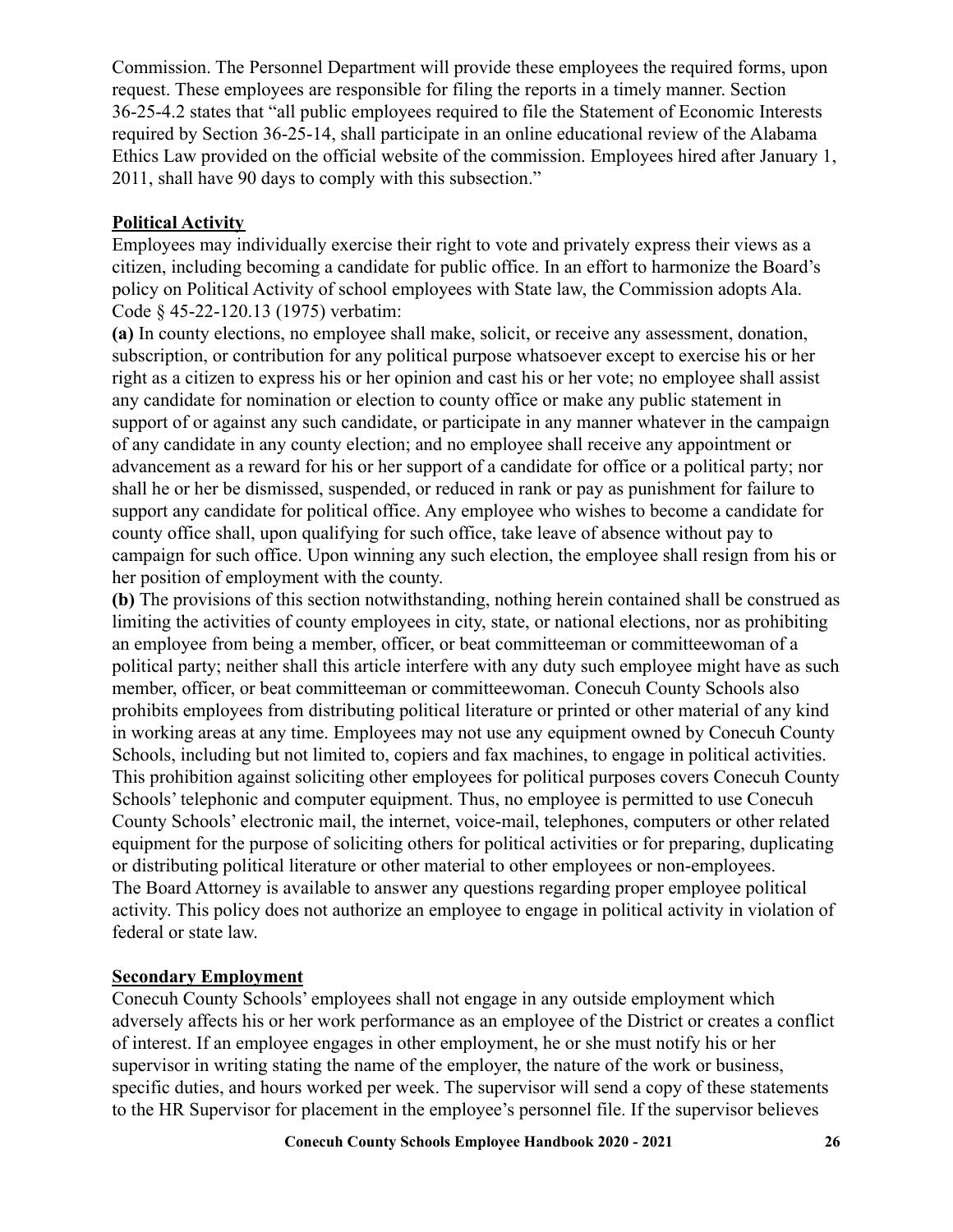there may be a potential incompatibility between the outside employment and Conecuh County Schools' employment due to either the number of work hours or nature of work or scheduling requirements, he or she shall submit appropriate recommendations to the HR Supervisor. The final decision will be made jointly by the HR Supervisor and the Appointing Department Head or Superintendent.

#### **Reporting Arrests**

Any employee of the Conecuh County Schools who has been arrested for any reason must report the arrest and surrounding circumstances to his or her immediate supervisor within one (1) day of returning to work. Failure to comply with this policy may result in disciplinary action. Supervisors are required to forward the information to the Appointing Authority, Appointed Department Head and HR Supervisor.

## **Hiring of Relatives – Nepotism Policy**

Conecuh County Board of Education permits the employment of qualified relatives as long as such employment does not, in the opinion of the school system, create actual or perceived conflicts of interest. For this policy, "relative" is a spouse (including civil union partner and registered domestic partner), child, parent, sibling, grandparent, aunt, uncle, first cousin, or corresponding in-law or "step" relation. Conecuh County Board of Education will consider the placement of related employees as follows:

- **1.** Individuals who are related by blood or marriage are permitted to work for Conecuh County Schools, provided no direct reporting or supervisory/management relationship exists. That is, no employee is permitted to work within the "chain of command" of a relative such that the other relative could influence one relative's work responsibilities, salary, or career progress. No relatives are permitted to work in the same department. Additionally, no relatives are permitted to be employed in any other positions in which the District believes an inherent conflict of interest may exist.
- **2.** Employees who marry while employed are treated in accordance with these guidelines. That is, if, in the opinion of the school system, a conflict or an apparent conflict arises as a result of the marriage, one of the employees will be transferred at the earliest practicable time.

In addition, Conecuh County School System recognizes that at times, employees and their domestic partners, or "significant others" also could be in supervisor-subordinate relationships which create an actual or perceived conflict of interest. In such circumstances, the school system will treat these employees as "relatives" for purposes of enforcing this policy.

It is the goal of Conecuh County Schools to avoid creating or maintaining circumstances in which the appearance of possibility of favoritism, conflicts, or management disruptions exist. The school system will allow existing personal/working relationships to be maintained, thereby creating a "grandfather clause" for those employed as of the date of adoption, under the following circumstances:

● That the relationship will not create an adverse impact on work productivity or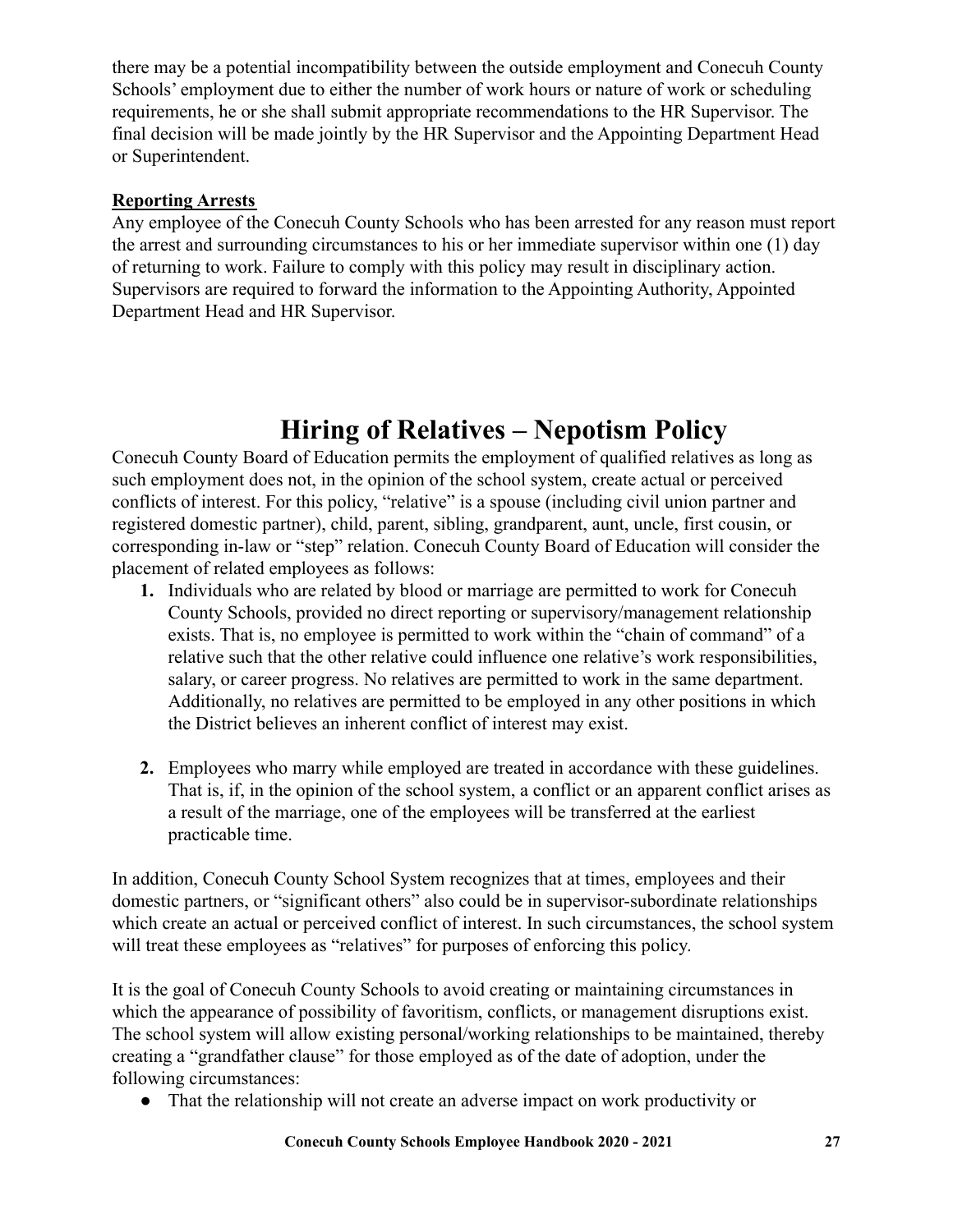performance;

● That the relationship will not create actual conflict-of-interest.

It is the responsibility of every employee to identify to the Conecuh County Schools' Personnel Department any potential or existing personal relationship which falls under the definitions provided. Employees who fail to disclose personal relationships covered by this section will be subject to disciplinary action up to and including the termination of employment. This policy does not apply through Kelly Services,employees who are hired for a specific non-permanent position.

## *Alabama Educator Code of Ethics*

#### *[https://www.alsde.edu/sec/ee/Documents/Alabama\\_Educator\\_Code\\_of\\_Ethics.pdf](https://www.alsde.edu/sec/ee/Documents/Alabama_Educator_Code_of_Ethics.pdf)*

#### **Introduction**

The primary goal of every educator in the state of Alabama must, at all times, be to provide an environment in which all students can learn. In order to accomplish that goal, educators must value the worth and dignity of every person, must have a devotion to excellence in all matters, must actively support the pursuit of knowledge, and must fully participate in the nurturance of a democratic citizenry. To do so requires adherence to a high ethical standard.

The Alabama Educator Code of Ethics defines the professional behavior of educators in Alabama and serves as a guide to ethical conduct. The code protects the health, safety, and general welfare of students and educators; outlines objective standards of conduct for professional educators; and clearly defines actions of an unethical nature for which disciplinary sanctions are justified.

#### *Standard 1***: Professional Conduct**

#### *An educator should demonstrate conduct that follows generally recognized professional standards.*

Ethical conduct includes, but is not limited to, the following:Encouraging and supporting colleagues in the development and maintenance of high standards.

- Respecting fellow educators and participating in the development of a professional and supportive teaching environment.
- Engaging in a variety of individual and collaborative learning experiences essential to developing professionally in order to promote student learning.

Unethical conduct is any conduct that impairs the certificate holder's ability to function in his or her employment position or a pattern of behavior that is detrimental to the health, welfare, discipline, or morals of students. Unethical conduct includes, but is not limited to, the following:

- Harassment of colleagues.
- Misuse or mismanagement of tests or test materials.
- Inappropriate language on school grounds.
- Physical altercations.
- Failure to provide appropriate supervision of students.

#### *Standard 2***: Trustworthiness**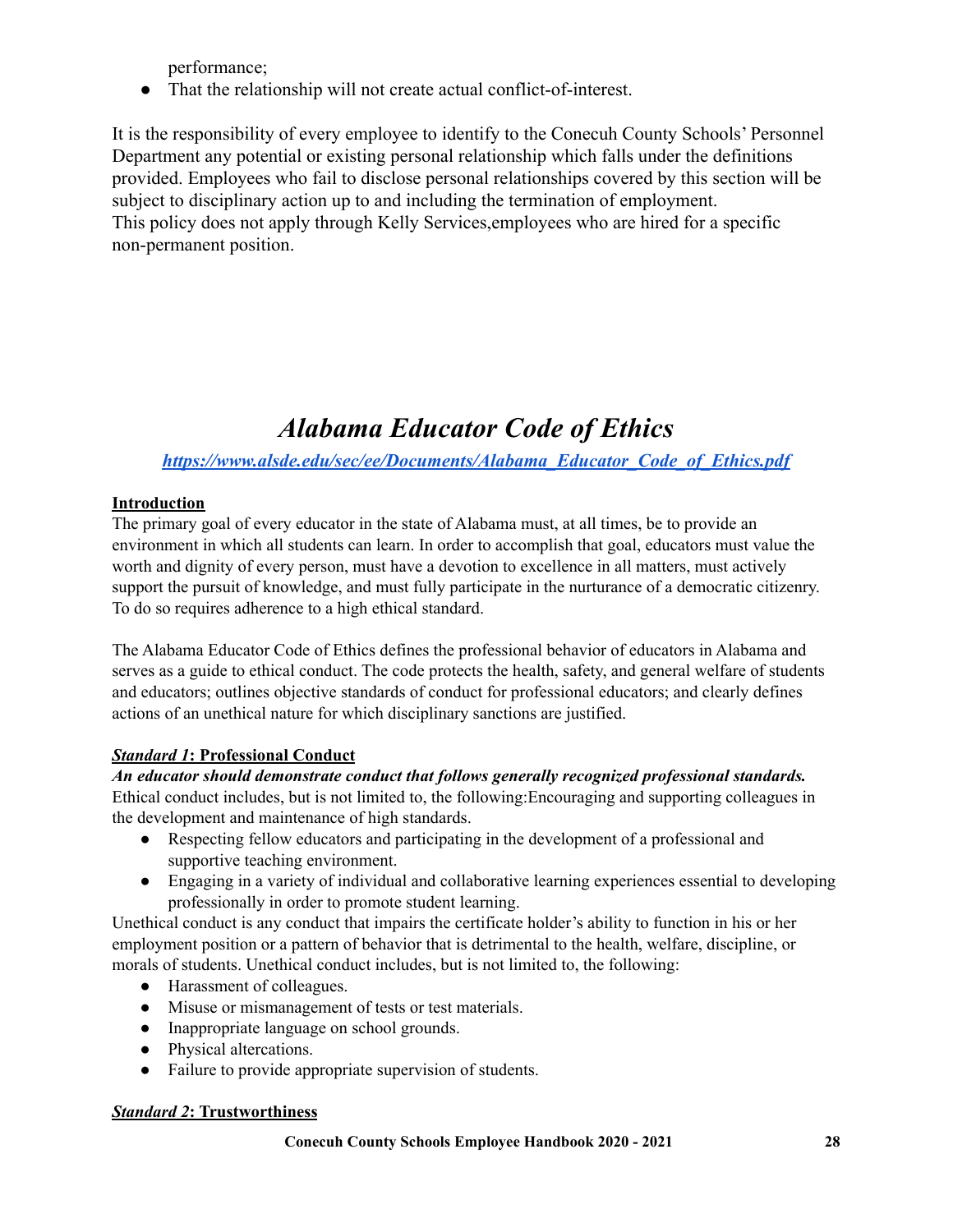#### *An educator should exemplify honesty and integrity in the course of professional practice.*

Ethical conduct includes, but is not limited to, the following:

- Properly representing facts concerning an educational matter in direct or indirect public expression.
- Advocating for fair and equitable opportunities for all children.

• Embodying for students the characteristics of intellectual honesty, diplomacy, tact, and fairness. Unethical conduct includes, but is not limited to, the following:

- Falsifying, misrepresenting, omitting, or erroneously reporting professional qualifications, criminal record, or employment history when applying for employment or certification.
- Falsifying, misrepresenting, omitting, or erroneously reporting information submitted to federal, state, and/or other governmental agencies.
- Falsifying, misrepresenting, omitting, or erroneously reporting information regarding the evaluation of students and/or personnel.
- Falsifying, misrepresenting, omitting, or erroneously reporting reasons for absences or leaves.
- Falsifying, misrepresenting, omitting, or erroneously reporting information submitted in the course of an official inquiry or investigation.

#### *Standard 3***: Unlawful Acts**

#### *An educator should abide by federal, state, and local laws and statutes.*

Unethical conduct includes, but is not limited to, the commission or conviction of a felony or of any crime involving moral turpitude. As used herein, conviction includes a finding or verdict of guilty, or a plea of *nolo contendere*, regardless of whether an appeal of the conviction has been sought or a situation where first offender treatment without adjudication of guilt pursuant to the charge was granted.

#### *Standard 4***: Teacher/Student Relationship**

#### *An educator should always maintain a professional relationship with all students, both in and outside the classroom.*

Ethical conduct includes, but is not limited to, the following:

- Fulfilling the roles of trusted confidante, mentor, and advocate for students' growth.
- Nurturing the intellectual, physical, emotional, social, and civic potential of all students.
- Providing an environment that does not needlessly expose students to unnecessary embarrassment or disparagement.
- Creating, supporting, and maintaining a challenging learning environment for all students.

Unethical conduct includes, but is not limited to, the following:

- Committing any act of child abuse, including physical or verbal abuse.
- Committing any act of cruelty to children or any act of child endangerment.
- Committing or soliciting any unlawful sexual act.
- Engaging in harassing behavior on the basis of race, gender, national origin, religion, or disability.
- Soliciting, encouraging, or consummating an inappropriate written, verbal, or physical relationship with a student.
- Furnishing tobacco, alcohol, or illegal/unauthorized drugs to any student or allowing a student to consume alcohol or illegal/unauthorized drugs.

#### *Standard 5***: Alcohol, Drug and Tobacco Use or Possession**

#### *An educator should refrain from the use of alcohol and/or tobacco during the course of professional practice and should never use illegal or unauthorized drugs.*

Ethical conduct includes, but is not limited to, the following:

● Factually representing the dangers of alcohol, tobacco, and illegal drug use and abuse to students during the course of professional practice.

Unethical conduct includes, but is not limited to, the following: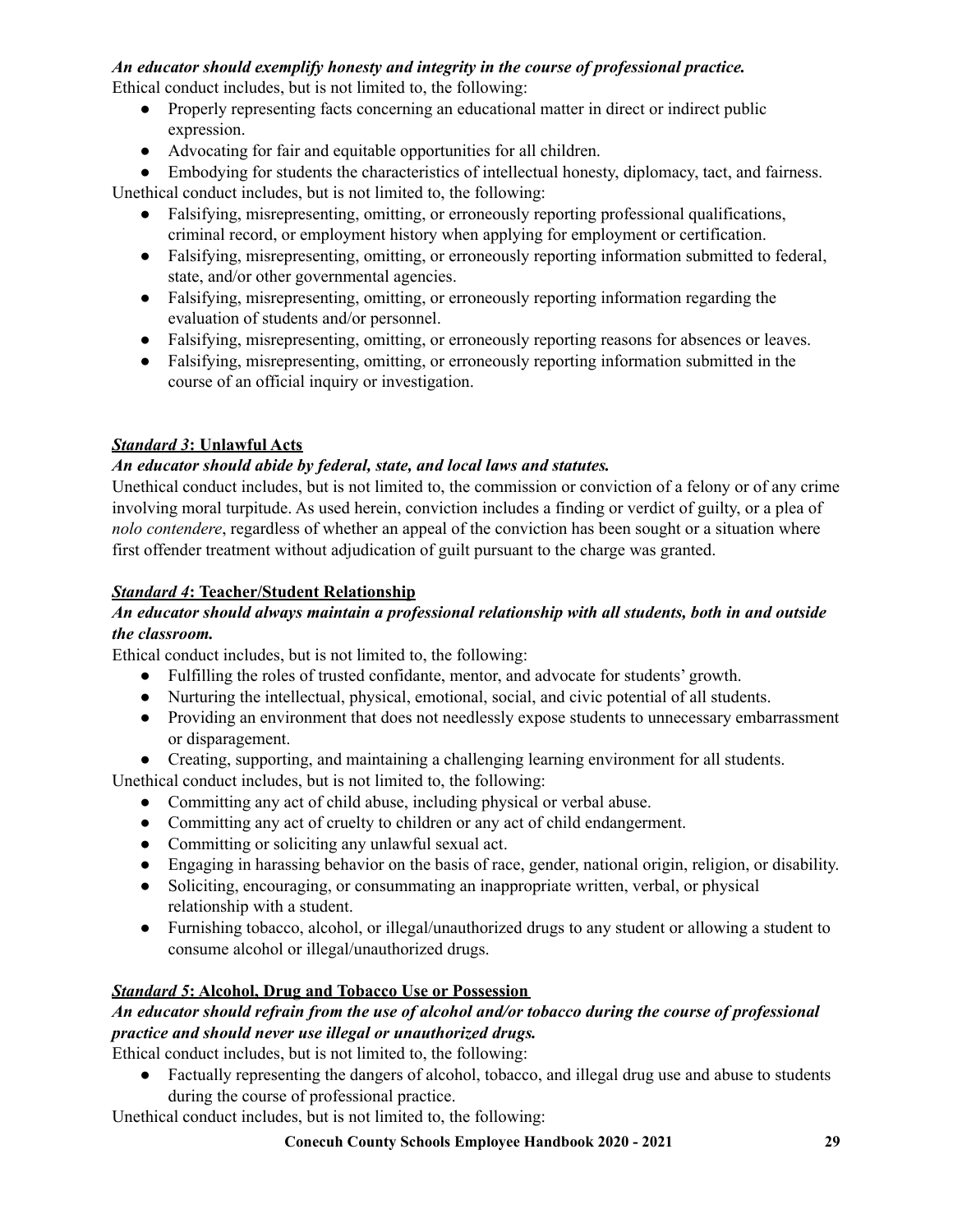- Being under the influence of, possessing, using, or consuming illegal or unauthorized drugs.
- Being on school premises or at a school-related activity involving students while documented as being under the influence of, possessing, or consuming alcoholic beverages or using tobacco. A school-related activity includes, but is not limited to, any activity that is sponsored by a school or a school system or any activity designed to enhance the school curriculum such as club trips, etc., where students are involved.

#### *Standard 6***: Public Funds and Property**

#### *An educator entrusted with public funds and property should honor that trust with a high level of honesty, accuracy, and responsibility.*

Ethical conduct includes, but is not limited to, the following:

- Maximizing the positive effect of school funds through judicious use of said funds.
- Modeling for students and colleagues the responsible use of the public property.

Unethical conduct includes, but is not limited to, the following:

- Misusing public or school-related funds.
- Failing to account for funds collected from students or parents.
- Submitting fraudulent requests for reimbursement of expenses or pay.
- Co-mingling public or school-related funds with personal funds or checking accounts.
- Using school property without the approval of the local board of education/governing body.

#### *Standard 7***: Remunerative Conduct**

#### *An educator should maintain integrity with students, colleagues, parents, patrons, or businesses when accepting gifts, gratuities, favors, and additional compensation***.**

Ethical conduct includes, but is not limited to, the following:

- Ensuring that institutional privileges are not used for personal gain.
- Ensuring that school policies or procedures are not impacted by gifts or gratuities from any person or organization.

Unethical conduct includes, but is not limited to, the following:

- Soliciting students or parents of students to purchase equipment, supplies, or services from the educator or to participate in activities that financially benefit the educator unless approved by the local governing body.
- Accepting gifts from vendors or potential vendors for personal use or gain where there appears to be a conflict of interest.
- Tutoring students assigned to the educator for remuneration unless approved by the local board of education.

#### *Standard 8***: Maintenance of Confidentiality**

#### *An educator should comply with state and federal laws and local school board policies relating to the confidentiality of student and personnel records, standardized test material, and other information covered by confidentiality agreements***.**

Ethical conduct includes, but is not limited to, the following:

- Keeping in confidence information about students that have been obtained in the course of professional service unless disclosure serves professional purposes or is required by law.
- Maintaining diligently the security of standardized test supplies and resources.

Unethical conduct includes, but is not limited to, the following:

- Sharing confidential information concerning student academic and disciplinary records, health and medical information, family status/income, and assessment/testing results unless disclosure is required or permitted by law.
- Violating confidentiality agreements related to standardized testing including copying or teaching identified test items, publishing or distributing test items or answers, discussing test items, and violating local school system or state directions for the use of tests or test items.
- Violating other confidentiality agreements required by state or local policy.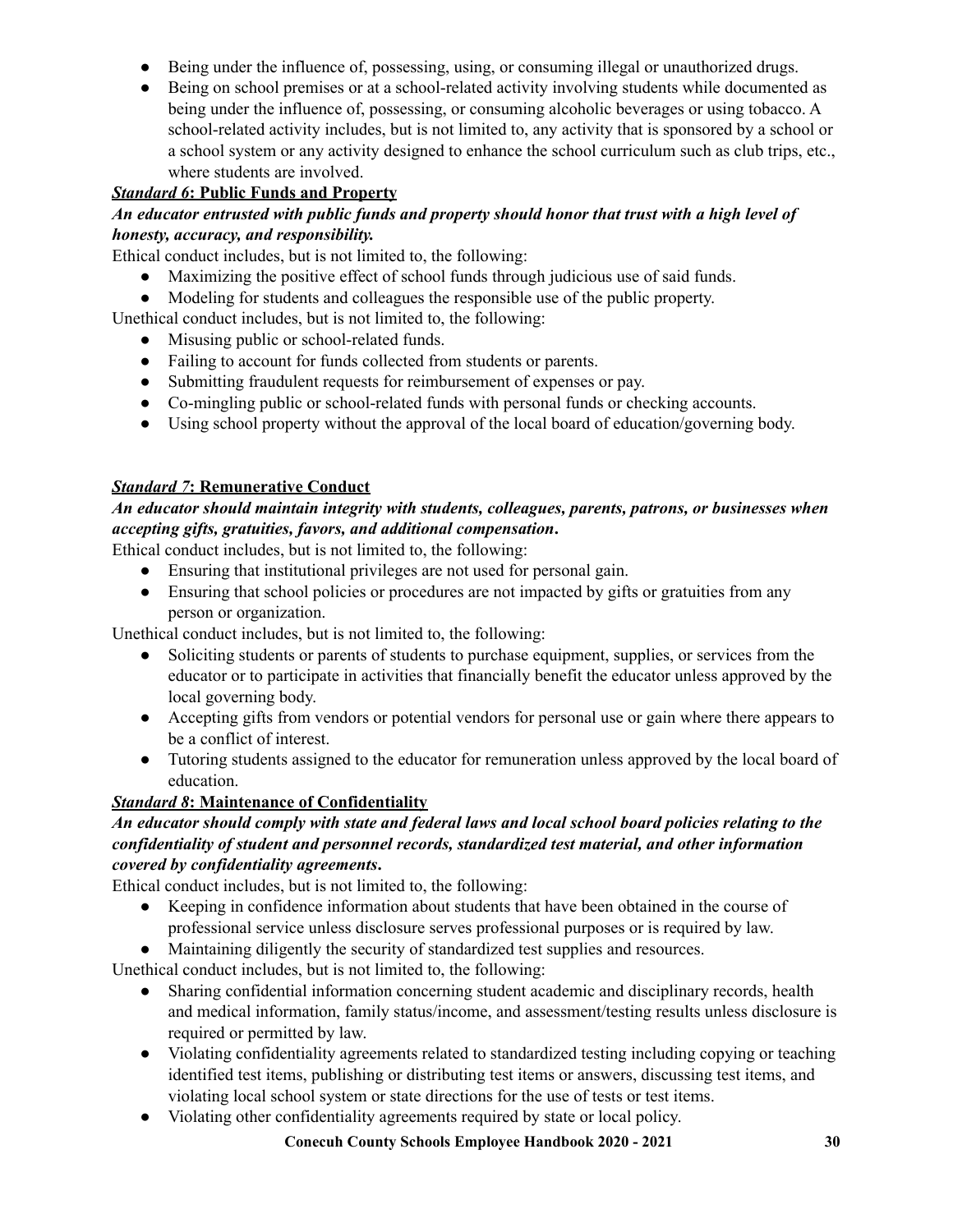#### *Standard 9***: Abandonment of Contract**

#### An educator should fulfill all of the terms and obligations detailed in the contract with the local board *of education or educational agency for the duration of the contract.*

Unethical conduct includes, but is not limited to, the following:

- Abandoning the contract for professional services without prior release from the contract by the employer;
- Refusing to perform services required by the contract.

#### **Reporting**

Educators are required to report a breach of one or more of the Standards in the Alabama Educator Code of Ethics as soon as possible, but no later than  $sixty(60)$  days from the date the educator became aware of the alleged breach unless the law or local procedures require reporting sooner. Educators should be aware of their local school board policies and procedures and/or chain of command for reporting unethical conduct. Complaints filed with the local or state school boards, or with the State Department of Education Teacher Certification Section, must be filed in writing and must include the original signature of the complainant.

#### *Alabama Administrative Code* **290-3-2-.05**

(1)-5-c Each Superintendent shall submit to the State Superintendent of Education within ten calendar days of the decision, the name and social security number of each employee holding an Alabama certificate or license who is terminated, or nonrenewed, resigns, or is placed on administrative leave for cause, and shall indicate the reason for such action.

#### **Disciplinary Action**

Disciplinary action shall be defined as the issuance of a reprimand or warning or the suspension, revocation, or denial of certificates. "Certificate" refers to any teaching, service, or leadership certificate issued by the authority of the Alabama State Department of Education.

#### *Alabama Administrative Code 290-3-2-.05*

(1) Authority of the State Superintendent of Education

(a) The Superintendent shall have the authority under existing legal standards to:

1. Revoke any certificate held by a person who has been proven guilty of immoral conduct or unbecoming or indecent behavior in Alabama or any other state or nation in accordance with Ala. Code §16−23−5 (1975).

2. Refuse to issue a certificate to an applicant whose certificate has been subject to adverse action by another state until after the adverse action has been resolved by that state.

3. Suspend or revoke an individual's certificate issued by the Superintendent when a certificate or license issued by another state is subject to adverse action.

4. Refuse to issue, suspend, or recall a certificate for just cause.

Any of the following grounds shall also be considered cause for disciplinary action:

- Unethical conduct as outlined in the Alabama Educator Code of Ethics, Standards 1-9.
- Order from a court of competent jurisdiction.
- Violation of any other laws or rules applicable to the profession.
- Any other good and sufficient cause.

An individual whose certificate has been revoked, denied, or suspended may not be employed as an educator, paraprofessional, aide, or substitute teacher during the period of his or her revocation, suspension, or denial.

**Conecuh County Schools Employee Handbook 2020 - 2021 31**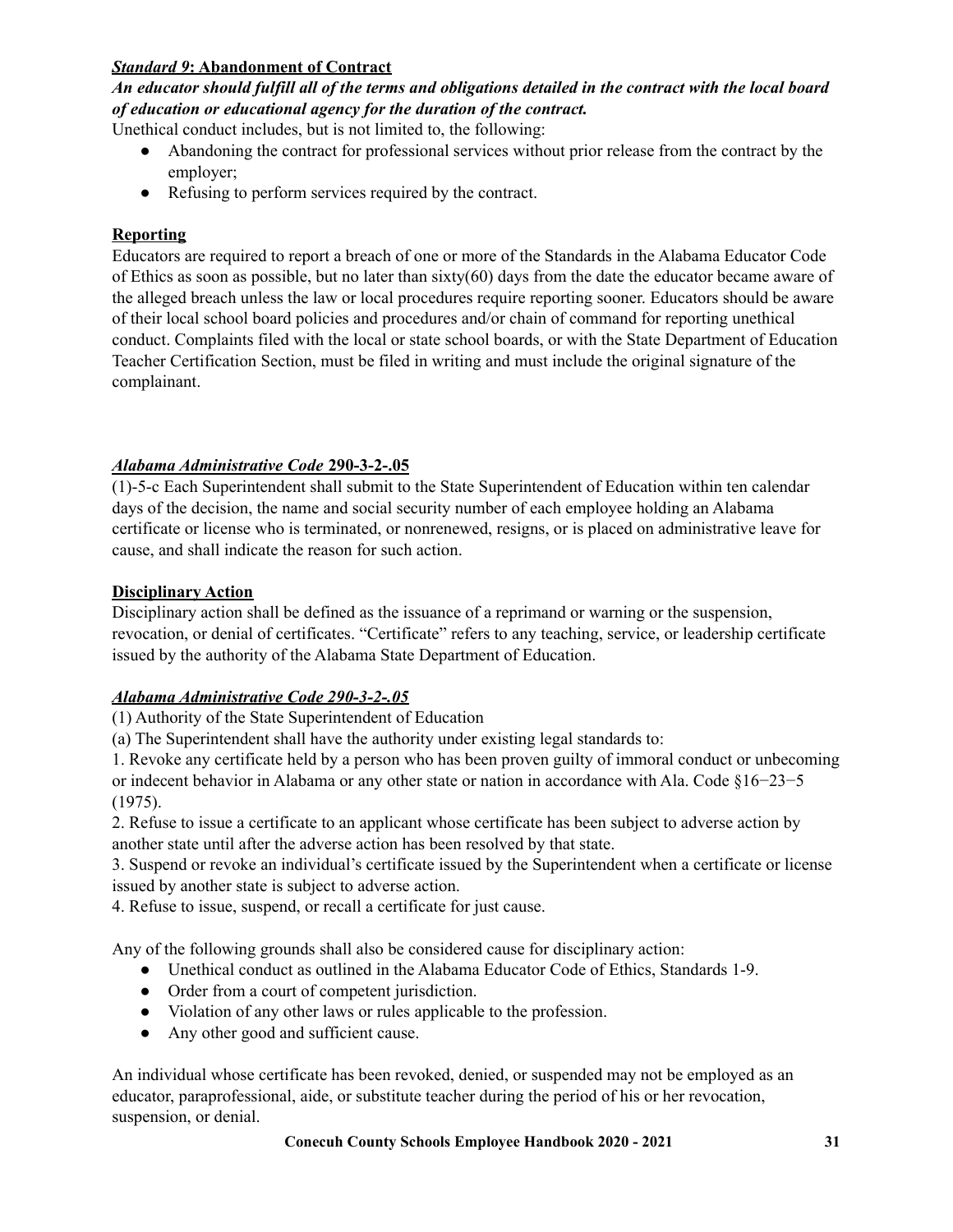### **Grievance Complaint Form (General Administrative Procedure)**

| I.  |                                                                                                                                                                                                                        |  |  |
|-----|------------------------------------------------------------------------------------------------------------------------------------------------------------------------------------------------------------------------|--|--|
|     |                                                                                                                                                                                                                        |  |  |
|     | Phone:                                                                                                                                                                                                                 |  |  |
| II. | Name(s) of each school district employee or another individual(s) whose<br>$decision or action(s)$ is an issue:                                                                                                        |  |  |
|     |                                                                                                                                                                                                                        |  |  |
|     |                                                                                                                                                                                                                        |  |  |
|     |                                                                                                                                                                                                                        |  |  |
|     |                                                                                                                                                                                                                        |  |  |
|     | Name:                                                                                                                                                                                                                  |  |  |
|     |                                                                                                                                                                                                                        |  |  |
| Ш.  | Please provide a description of the alleged violation of each individual<br>whose action is an issue, including dates, times of actions, or incidents.<br>(Please Print.) You may attach additional pages to the form. |  |  |
|     |                                                                                                                                                                                                                        |  |  |
| IV. | Please list each specific solution desired.                                                                                                                                                                            |  |  |
|     |                                                                                                                                                                                                                        |  |  |
|     |                                                                                                                                                                                                                        |  |  |

**V.** Please attach any additional documentation for which consideration is desired.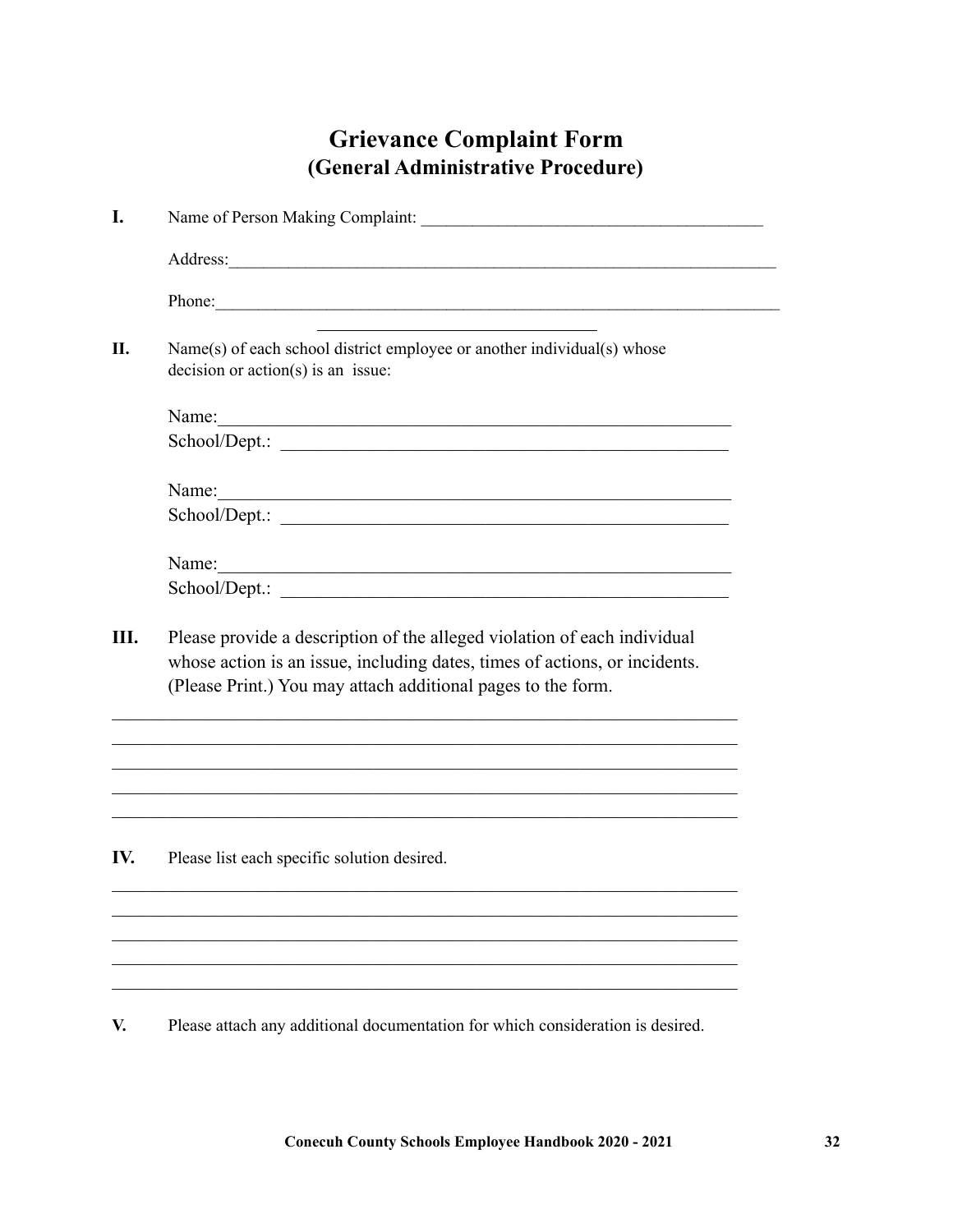**VI.** My other grievance(s) (if applicable) are for:

| Gifted Procedures and Practices                                                      | Form attached |  |  |
|--------------------------------------------------------------------------------------|---------------|--|--|
| Discrimination                                                                       | Form attached |  |  |
| ***Based on race, color, national origin, sex religion, age or disability (Title IX, |               |  |  |
| ADA, Title VI, and Section 504)                                                      |               |  |  |

**Complaint / Grievance Form attached** \*\*\*Based on the belief that an employee has acted improperly or has otherwise caused the grievant/complainant to suffer hardship or wrong. This may be completed by parents, guardians, third parties, and /or students.

- **VII.** In the event, a person files a complaint under multiple areas or otherwise has several avenues available under the Board of Education policies and procedures, the policies and procedures may be consolidated in order to achieve a prompt and equitable resolution of the complaints when doing so will not deprive the grievance of any rights granted under any of the separate policies and procedures. However, under no circumstances does the filing of a grievance complaint stop or delay other administrative proceedings.
- **VIII.** This form and any additional supporting documentation shall be personally delivered or hand mailed to the school principal or immediate supervisor. In the event the complaint is made against the principal/supervisor, this form and any additional documentation shall be personally delivered or hand mailed to the Superintendent**.**

 $\mathcal{L}_\text{max} = \mathcal{L}_\text{max} = \mathcal{L}_\text{max} = \mathcal{L}_\text{max} = \mathcal{L}_\text{max} = \mathcal{L}_\text{max} = \mathcal{L}_\text{max} = \mathcal{L}_\text{max} = \mathcal{L}_\text{max} = \mathcal{L}_\text{max} = \mathcal{L}_\text{max} = \mathcal{L}_\text{max} = \mathcal{L}_\text{max} = \mathcal{L}_\text{max} = \mathcal{L}_\text{max} = \mathcal{L}_\text{max} = \mathcal{L}_\text{max} = \mathcal{L}_\text{max} = \mathcal{$  $\mathcal{L}_\text{max} = \mathcal{L}_\text{max} = \mathcal{L}_\text{max} = \mathcal{L}_\text{max} = \mathcal{L}_\text{max} = \mathcal{L}_\text{max} = \mathcal{L}_\text{max} = \mathcal{L}_\text{max} = \mathcal{L}_\text{max} = \mathcal{L}_\text{max} = \mathcal{L}_\text{max} = \mathcal{L}_\text{max} = \mathcal{L}_\text{max} = \mathcal{L}_\text{max} = \mathcal{L}_\text{max} = \mathcal{L}_\text{max} = \mathcal{L}_\text{max} = \mathcal{L}_\text{max} = \mathcal{$  $\mathcal{L}_\text{max} = \mathcal{L}_\text{max} = \mathcal{L}_\text{max} = \mathcal{L}_\text{max} = \mathcal{L}_\text{max} = \mathcal{L}_\text{max} = \mathcal{L}_\text{max} = \mathcal{L}_\text{max} = \mathcal{L}_\text{max} = \mathcal{L}_\text{max} = \mathcal{L}_\text{max} = \mathcal{L}_\text{max} = \mathcal{L}_\text{max} = \mathcal{L}_\text{max} = \mathcal{L}_\text{max} = \mathcal{L}_\text{max} = \mathcal{L}_\text{max} = \mathcal{L}_\text{max} = \mathcal{$  $\mathcal{L}_\text{max} = \mathcal{L}_\text{max} = \mathcal{L}_\text{max} = \mathcal{L}_\text{max} = \mathcal{L}_\text{max} = \mathcal{L}_\text{max} = \mathcal{L}_\text{max} = \mathcal{L}_\text{max} = \mathcal{L}_\text{max} = \mathcal{L}_\text{max} = \mathcal{L}_\text{max} = \mathcal{L}_\text{max} = \mathcal{L}_\text{max} = \mathcal{L}_\text{max} = \mathcal{L}_\text{max} = \mathcal{L}_\text{max} = \mathcal{L}_\text{max} = \mathcal{L}_\text{max} = \mathcal{$  $\mathcal{L}_\text{max} = \mathcal{L}_\text{max} = \mathcal{L}_\text{max} = \mathcal{L}_\text{max} = \mathcal{L}_\text{max} = \mathcal{L}_\text{max} = \mathcal{L}_\text{max} = \mathcal{L}_\text{max} = \mathcal{L}_\text{max} = \mathcal{L}_\text{max} = \mathcal{L}_\text{max} = \mathcal{L}_\text{max} = \mathcal{L}_\text{max} = \mathcal{L}_\text{max} = \mathcal{L}_\text{max} = \mathcal{L}_\text{max} = \mathcal{L}_\text{max} = \mathcal{L}_\text{max} = \mathcal{$ 

Signature of Complainant: The Date: